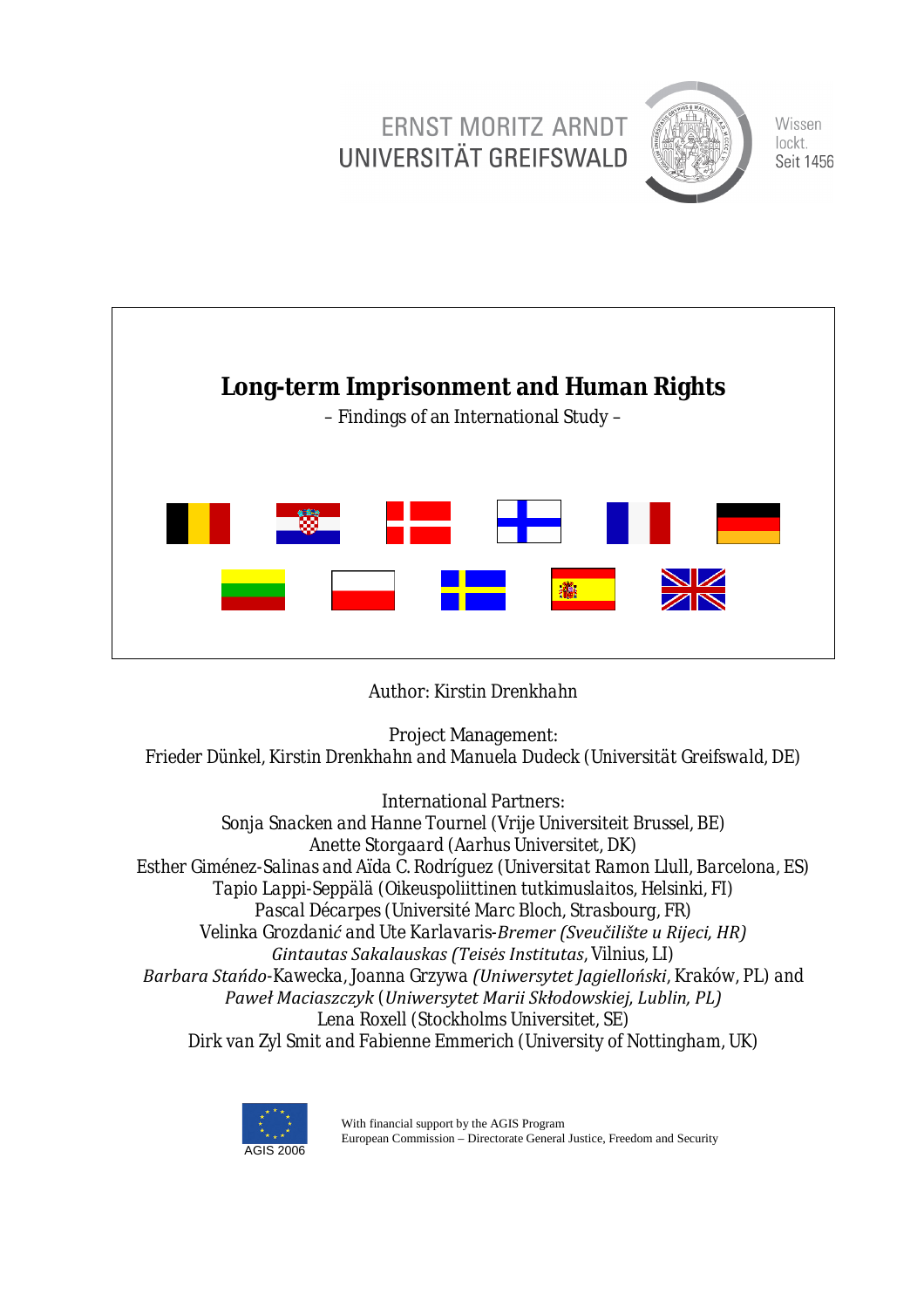## **Table of Contents**

Translation (German - English): Kirstin Drenkhahn and Fabienne Emmerich

© 2009, University of Greifswald, Department of Criminology.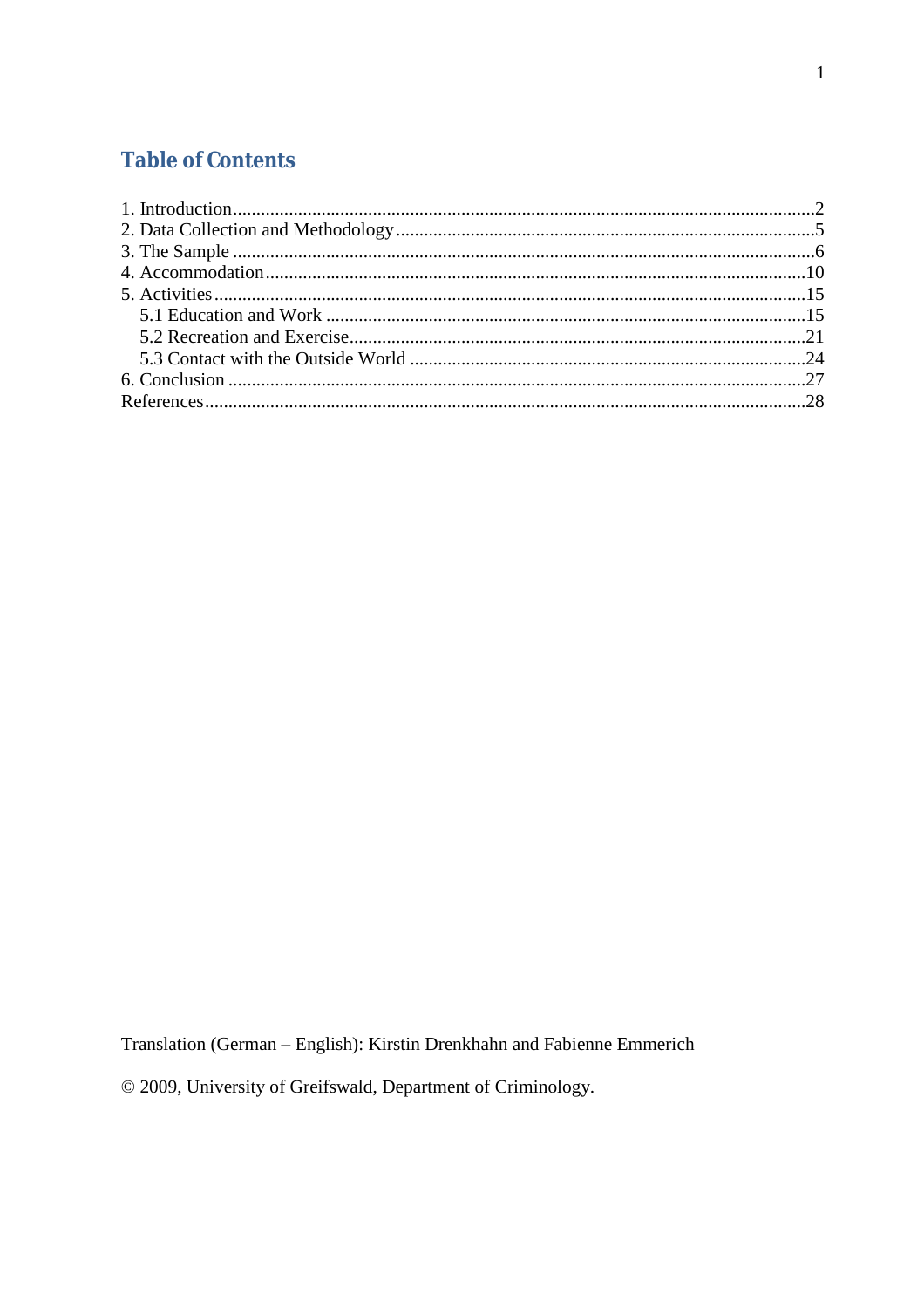## **1. Introduction**

Due to their nature, the execution of long prison sentences and similar sanctions raise numerous human rights concerns and this results in a particularly precarious area of imprisonment. Most prisoners are incarcerated for very serious offences and are often deemed to be dangerous. Therefore, they are facing increased negative labelling compared to prisoners in general. For instance, these prisoners might only be allowed to participate in rehabilitative measures in the widest sense at the end of their sentence or not at all because those efforts are thought to be futile due to their dangerousness and the length of their sentence in an early stage of the execution of the sentence anyway.<sup>1</sup> Added to this are the negative effects of imprisonment in the form of deprivations, inherent in every detention, that are experienced more intensely by prisoners serving very long sentences. As a result of this structural disadvantage, persons released after long-term imprisonment encounter greater barriers to re-integration in the community than other released prisoners. Where rehabilitative measures are open to long-term prisoners, additional problems arise in terms of providing continuity for their provision both throughout the life of the sentence and for any after-care, once the prisoner is released.

Within the supra-national framework of the European Union, these problems gain greater significance due to the inherent threat to our shared values and the particular nature of judicial cooperation in criminal matters. With the proclamation of the Charter of Fundamental Rights in 2000, the European Union explicitly recognised the validity of human rights as one of its cultural foundations. Although the Charter has just recently come into effect with the ratification of the Lisbon Treaty, there has already been a common, legally binding protection of human rights in the EU, but not by the EU. All member states of the European Union are also member states of the Council of Europe and have ratified its Convention for the Protection of Human Rights and Fundamental Freedoms (ECHR). Convention compliance may be assessed before the European Court of Human Rights (ECtHR) in an individual application process. This is also the case for Poland and the United Kingdom where the application of the Charter at present is restricted to those rights that exist in national law.<sup>2</sup> Furthermore, the Recommendations by the Committee of Ministers to member states substantiate the Convention. These recommendations are non-binding, soft law, but the ECtHR refers to them when interpreting the Convention as well as national courts when interpreting domestic law (e. g. German Federal Constitutional Court, Urt. v. 31.5.2006, BVerfGE 116, 69 pp.; Swiss Federal Court, Urt. v. 12.2.1992, BGE 118 Ia, 64 pp.). Concerning long-term imprisonment, there are two recommendations of particular importance: Rec(2003)23 on the management by prison administrations of life sentence and other long-term prisoners (below: Recommendation on longterm prisoners) and Rec(2006)2 on the European Prison Rules (below: EPR). However, there is a lack of internationally comparative research on the implementation of human rights in European prison systems.<sup>3</sup>

This seems questionable in the light of the main principles of judicial cooperation in criminal matters in the European Union. Legislation by the European Union in this field is based on the principle of mutual recognition of judicial decisions by member states. The implementation of European legal decisions requires the second principle of judicial cooperation, mutual confidence. This includes assurance in belonging to a common judicial culture and to have a

<sup>1</sup> Cf. e. g. the reports on visits by the European Committee for the Prevention of Torture and Inhuman or Degrading Treatment or Punishment (CPT) to France in 2003 (*CPT* 2004, §§ 33 pp.), to Italy in 2004 (*CPT* 2006, §§ 89 pp.) and to the Czech Republic in 2006 (*CPT* 2007, §§ 40 p.).

<sup>2</sup> Protocol on the application of the Charter of Fundamental Rights of the European Union to Poland and to the United Kingdom, Official Journal of the EU 2007/C 306/01, 11/17/2007.

<sup>3</sup> Cf. *Drenkhahn/Dudeck* 2007; *Dünkel* 2009, p. 180 pp.; *van Zyl Smit/Snacken* 2009, p. 27 p.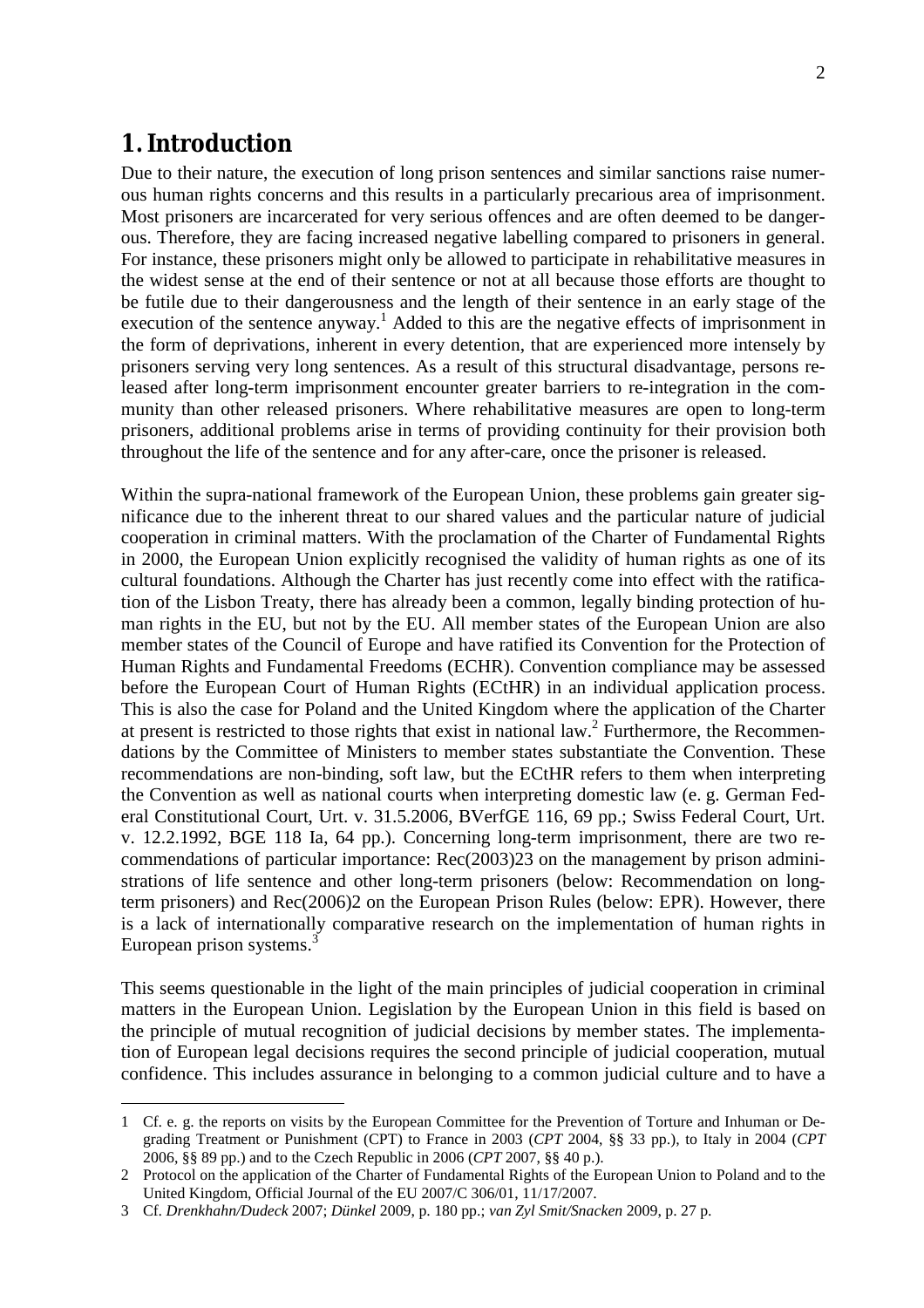common, high level of protection for personal rights. Concerning custodial sanctions, there is a framework decision on the application of the principle of mutual recognition to the transfer of sentenced persons. 4 This framework decision that will be implemented until 5 December 2011 allows for the transfer of prisoners without their consent or that of the receiving state from the member state where he has been sentenced to the member state of his nationality for the purpose of executing the sentence. 5 The principle of mutual trust is only mentioned in the preamble of this decision that deals with the procedural rights in criminal proceedings, although it must also apply to the execution of a sentence if personal rights and freedoms are to be protected consistently. Considering that the true severity of a prison sentence does not only depend upon its length, but also on the conditions of its execution, the significance of this principle is self-evident for the protection of human rights in prison. In order to justify this mutual confidence we not only have to guarantee similar living conditions in prisons across the European Union, but also living conditions that are in line with the Union's common human rights standards.

There is a need for internationally comparative research to examine to what extent there are similar living conditions with a high level of human rights protection in prison systems across the EU. So far it seems that the only such studies have been carried out by an international group of researchers who are to a great extent part of the research group for this project, and were also co-ordinated by the Department of Criminology at the University of Greifswald.<sup>6</sup> The *Mare Balticum Prison Study* looked into closed institution for male prisoners in Estonia, Finland, Germany, Latvia, Lithuania, Poland, Russia and Sweden. 7 The *International Study on Women's Imprisonment* surveyed living conditions of female prisoners in Croatia, Denmark, Germany, Greece, Lithuania, Poland, Russia, Slovenia and Spain.<sup>8</sup> Both projects showed that living conditions in prison still differed considerably across individual countries and there were still problems concerning the protection of human rights.

This project, *Long-term Imprisonment and the Issue of Human Rights in Member States of the European Union*, is the first attempt to study the level of compliance with human rights standards in regimes of long-term imprisonment of no less than five years in a number of EU member states. The project group comprises researchers from the EU member states Belgium, Denmark, England, <sup>9</sup> Finland, France, Germany, Lithuania, Poland, Spain and Sweden as well as from the candidate country Croatia. The study surveyed the living conditions, the institutional climate and rehabilitative measures widely defined, and also included the extent of psychiatric health care provision. Empirical data show psychiatric disorders in up to 95% of the examined sample irrespective of the length of incarceration.<sup>10</sup> A recent report by the German Central Institute of Mental Health in Mannheim has found that prisoners in Europe are a highly affected population with a prevalence of Axis I disorders of more than  $90\%$ .<sup>11</sup> Personality disorders have been found with a frequency of up to  $50\%$ .<sup>12</sup> Even the offence committed,

<sup>4</sup> Council Framework Decision 2008/909/JHA of 27 November 2008 on the application of the principle of mutual recognition to judgments in criminal matters imposing custodial sentences or measures involving deprivation of liberty for the purpose of their enforcement in the European Union.

<sup>5</sup> Cf. *van Zyl Smit* 2008, p. 91 p.

<sup>6</sup> Summary in *Dünkel* 2009.

<sup>7</sup> *Dünkel* 2007; *Zolondek/Sakalauskas* 2005.

<sup>8</sup> *Dünkel/Kestermann/Zolondek* 2006; *Zolondek* 2007; *Zolondek/Dünkel* 2007. Later on, surveys in the Netherlands, South Africa and Surinam followed and were added in part to the comparative analysis, cf. *Dünkel/Zolondek* 2009.

<sup>9</sup> In the United Kingdom of Great Britain and Northern Ireland, there are three different prison systems: the Northern Irish, the Scottish and the English and Welsh. Only prisons from England participated in this study.

<sup>10</sup> Review in *Drenkhahn/Dudeck* 2007; cf. *Fazel/Danesh* 2002.

<sup>11</sup> *Salize et al.* 2007. According to the DMS-IV, Axis I disorders are mental disorders and other conditions that may be a focus of clinical attention with the exception of personality disorders, cf. *APA* 2000.

<sup>12</sup> *Dudeck et al.* 2006; *Frädrich et al.* 2000.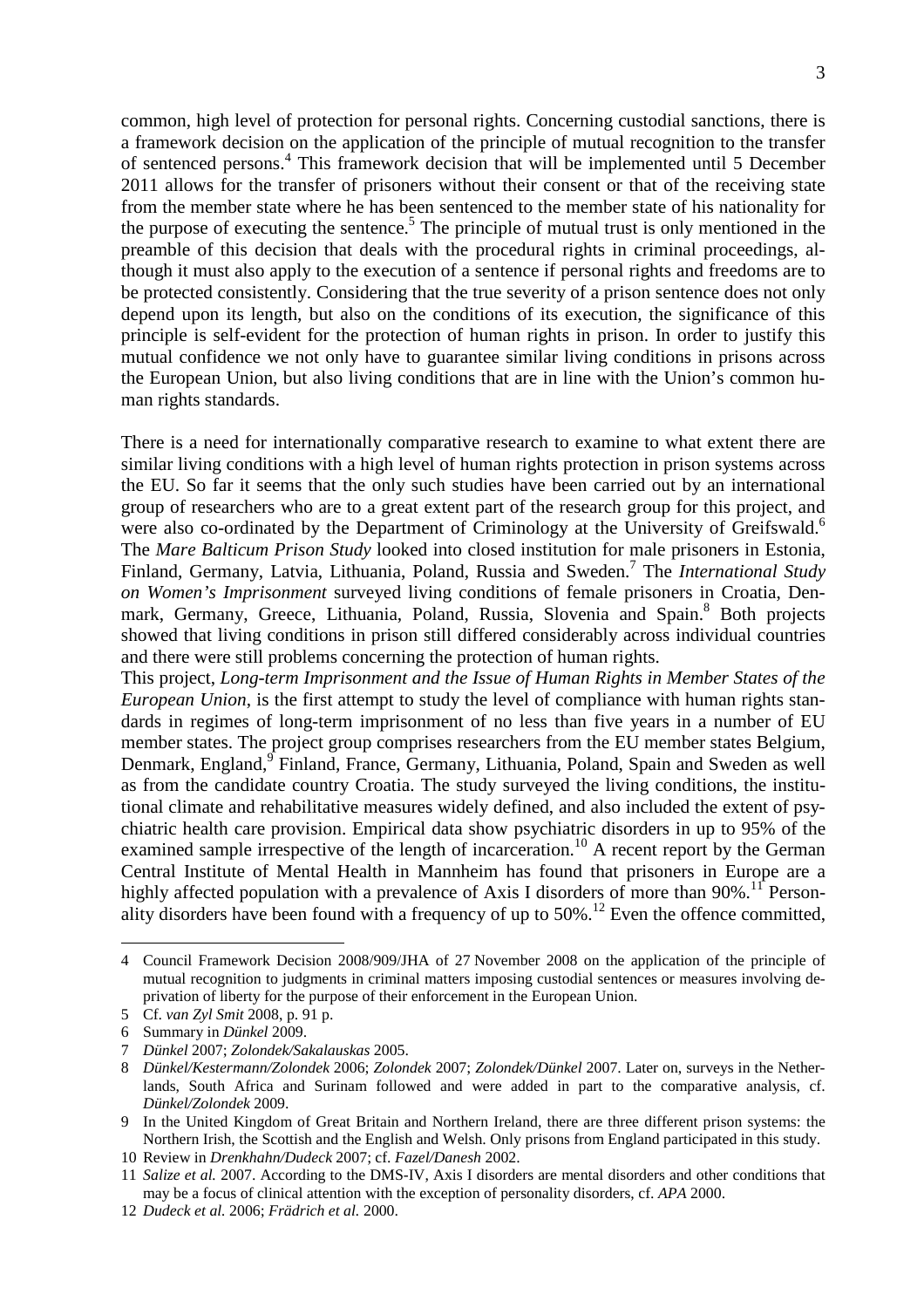which tends to be a serious offence, but also the conditions of confinement may have a traumatizing effect.<sup>13</sup> Variables that are considered to have a moderating effect are on the one hand the prisoner's individual characteristics such as personality traits, age or health, as well as attitudes towards the offence and the prison sentence, and on the other hand the living conditions in custody.

Concerning the proportion of long-term prisoners in the entire prison population across EU member states, there is no consistent picture (see for the countries participating in the project, Fig. 1). The percentage of this group in 2007 was less than 20% in three countries; in seven countries, it was more than 50% with Catalonia and Cyprus top of the list with 64% and 61% respectively.<sup>14</sup> In the rest of the member states the proportion was between 20% and 50%. In recent years the proportion of this group of prisoners in the whole prison population has increased in seven countries; in some of these countries, there were increases of more than 10% from 2000 to 2007. In addition, the number of long-term prisoners has grown in 14 EU member states, in England and Wales, it has actually increased by 9,000 (2000: 16,399, 2007: 25,473, increase by 55%).



#### **Fig. 1: Percentage of long-term prisoners in the population of sentenced prisoners in participating countries, 2000-2007 on 1st September**

Source: SPACE I-Reports 2000-2007.

<sup>13</sup> *Dudeck et al.* 2007.

<sup>14</sup> The Spanish Autonomous Community of Catalonia has its own prison system and was included in SPACE I for the first time in 2007. Also in Greece the percentage of long-term prisoners is traditionally very high, but there are no data in SPACE I 2007.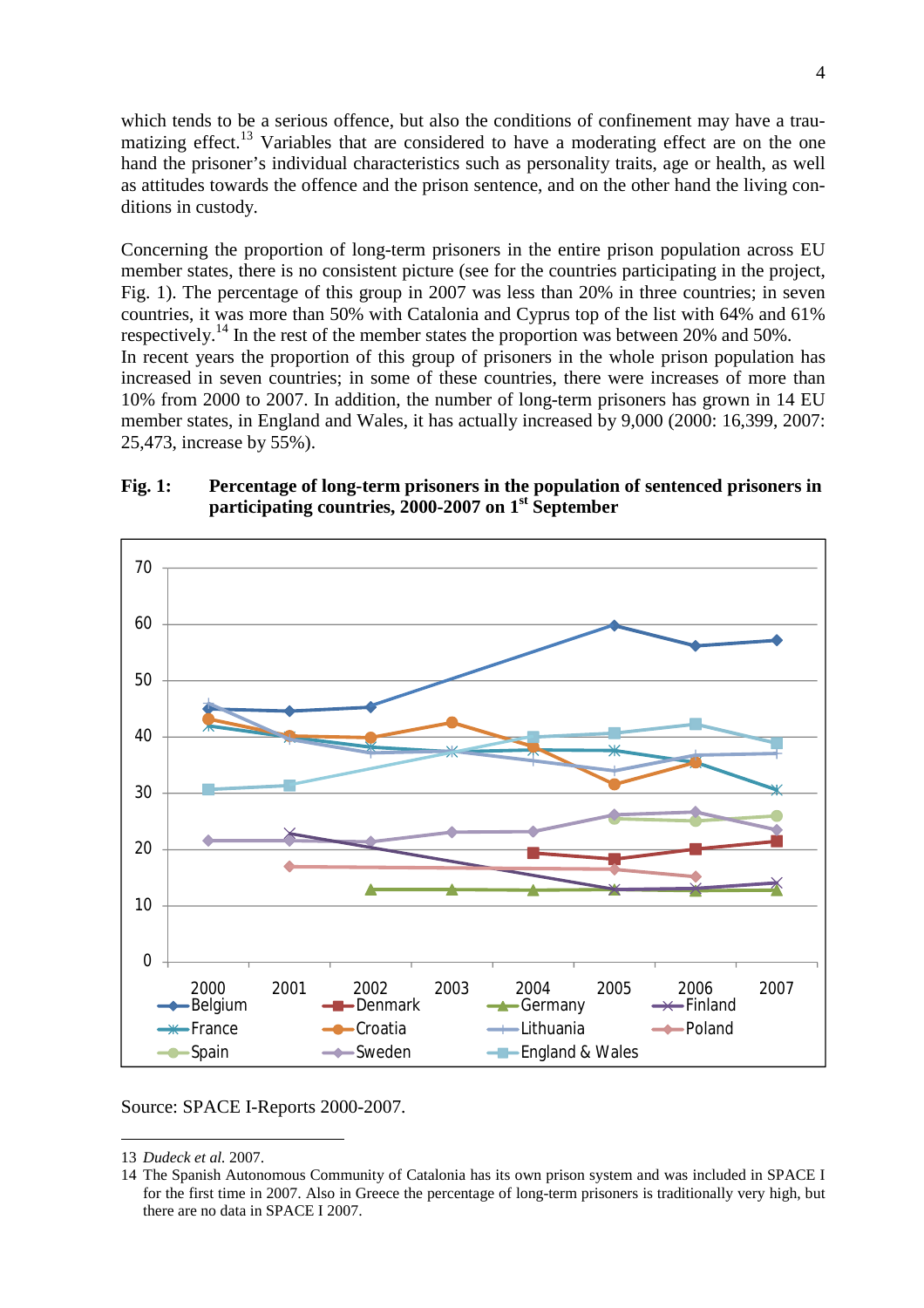5

# **2. Data Collection and Methodology**

This report presents selected findings of a written survey amongst prisoners. Central to the research design of the project was that in each participating country the empirical study would be conducted in two prisons. This study would consider prisoners' individual situation and their perception thereof, as well as the general conditions of long-term imprisonment in the respective institutions. This data would be gathered through two separate questionnaires completed by prisoners and prison management. These questionnaires were designed following the framework set out in the Recommendation on long-term prisoners and the EPR. In addition, the prisoner questionnaire also contained questions aimed at gathering data on the prevalence of mental health issues amongst the prisoners and also focused in particular on traumatisation. The Questionnaire for Prisoners comprises 23 pages in its English version, the one for prison managements 25. Furthermore, the researchers conducting the data collection would also visit the prisons to get their own impression.

The aim of the project was that data collection would be carried out in two prisons in each participating country, surveying both prison management and 50 male long-term prisoners per institution. Thus, with the eleven countries, 22 institutions and 1,100 prisoners would have been surveyed. The project defines a long-term prisoner – consistent with no. 1 of the Recommendation on long-term prisoners – as a prisoner serving one or more prison sentences totalling at least five years or a sentence of life imprisonment. The survey also included detainees serving a custodial sanction for public protection. The sample size was set at 50 prisoners per institution and 100 per country to provide for a number of cases that was sufficient for quantitative statistical analysis.

As female prisoners form just a small part of the prison population in the participating countries and as some of the countries had already taken part in the project on women's imprisonment, this research was limited to male prisoners. There were no other restrictions concerning the surveyed prisoners, in order to come as close to the target sample size in each country as possible.

The decision where to conduct the survey was left to the individual partner who was only asked to select a typical institution for long-term prisoners. Apart from that no further requirements were set due to the large disparity between the prison systems of the participating countries, which became evident during the planning stage of the project. Moreover, the survey could be extended to more than two prisons if the sample size of 100 prisoners per country could not be reached otherwise.

In a study like this the question arises whether the findings may be generalised. In this project, attention was paid to selecting prisons for the survey, which were typical for long-term imprisonment in each country. All interviewed prisoners participated voluntarily; every person interested in taking part could participate if there were no considerable security concerns. There was no selection of particularly well-meaning or cooperative prisoners by staff.<sup>15</sup> Yet, one has to keep in mind that prisons are a very diverse field of research. In Germany alone, there are 16 prison systems; Spain and the United Kingdom have several systems, too. Then there is the international dimension of this project. Furthermore, living conditions are not only influenced by the legal framework and prison administration, but also dependent on the infrastructure available to individual prisons and their social design.<sup>16</sup> Therefore, we assume that the findings may in principle be generalised, but may need interpretation in the light of national, regional or local particularities.

<sup>15</sup> This also shows in the findings concerning questions about satisfactions with certain conditions, which are however not presented in this report.

<sup>16</sup> Cf. for the relevance of relationships in prisons *Liebling/Arnold* 2004; *Liebling* 2009.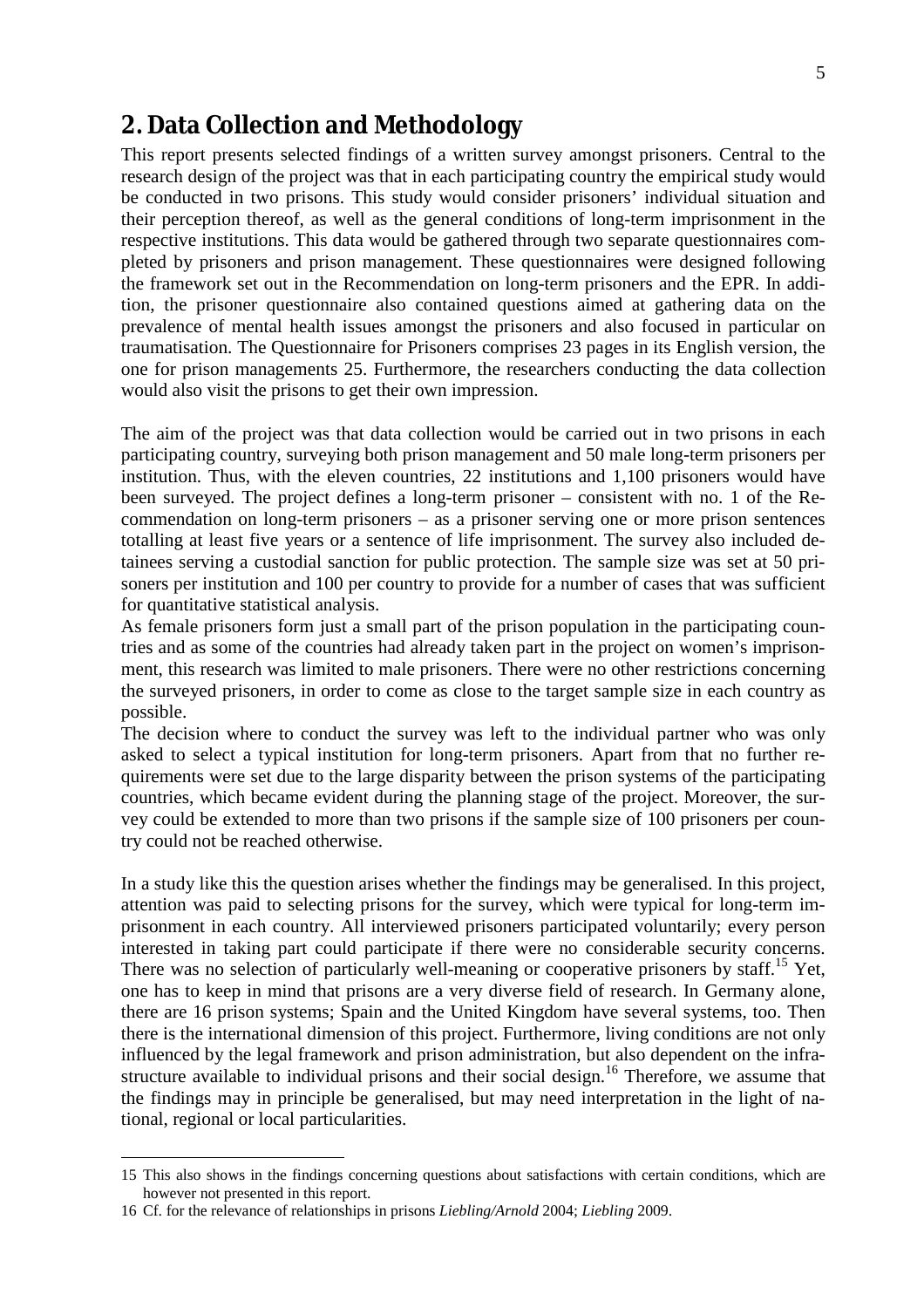## **3. The Sample**

The research group managed to survey 1,101 prisoners from 36 prisons. The data of 1,049 prisoners were included in the analysis, 52 participants were excluded because they either indicated a prison term that was too short or they answered less than half of the questions. Overall, the number of missing answers increases in the second half of the questionnaire. Any answers that are missing are only mentioned in this report if their number seems to require an explanation.

Tab. 1 shows the distribution of participants across countries and institutions.

| Country        | N   | Prisons and number of participants                                                                    |
|----------------|-----|-------------------------------------------------------------------------------------------------------|
| <b>Belgium</b> | 42  | Andenne (10); Ittre (6); Brugge (13); Leuwen-Centraal (13)                                            |
| <b>Denmark</b> | 90  | Vridsløse (13); Jyderup (13); Horserød (10); Sdr. Omme (12); Øst-<br>jylland (23); Herstedvester (19) |
| <b>Germany</b> | 98  | Celle (22); Naumburg (23); Torgau (21); Lübeck (13); Luckau-<br>Duben $(9)$ ; Waldeck $(10)$          |
| <b>England</b> | 124 | Gartree (52); Whatton (72)                                                                            |
| <b>Finland</b> | 52  | Helsinki (25); Riihimäki (27)                                                                         |
| <b>France</b>  | 92  | St. Martin de Ré (30); Muret (40); Lannemezan (22)                                                    |
| Croatia        | 95  | Lepoglava (57); Gospić (38)                                                                           |
| Lithuania      | 207 | Marijampole (107); Alytus (100)                                                                       |
| <b>Poland</b>  | 106 | Tarnów $(55)$ ; Chelm $(51)$                                                                          |
| <b>Sweden</b>  | 64  | Norrtälje (17); Österåker (8); Hall (23); Kumla (16)                                                  |
| <b>Spain</b>   | 79  | Brians I $(33)$ ; Brians II $(26)$ ; Quatre Camins $(20)$                                             |

**Tab. 1: Sample size**

Little can be said about how representative the sample is because a lot of the institutions did not indicate how many long-term prisoners they actually detained. There are as yet data from 34 of the 36 institutions on the number of prison places, including those for remand prisoners. The biggest of these institutions had 2,229 places at the time of data collection, the smallest 170. Most of the prisons, namely 13, had between 250 and 500 places, nine institutions had less than 250, six had between 500 and 1,000 places and another six had more than 1,000. The six biggest institutions are in Lithuania, Poland and Spain. In eight prisons, there were also female detainees.

Prison managers were asked if there are certain security precautions to prevent escape. Eight answers were provided: "prison wall", "razor wire", "barred windows", "remote location", "dogs", "foot patrols", "surveillance cameras", and "an alarmed perimeter fence". So far there are answers from 30 prisons. 21 (70%) had at least five of these security measures. There was still a third that named six or seven of eight possible answers, although five prisons stated that they had just two or three of the given security measures.

Yet, staff are primarily important for security and safety in the prison. Especially prison officers play an important role because they are usually the contact person for the prisoners on their wing. As we did not interview staff about their training and their attitudes and perceptions, there is only their number as an indicator, namely the number of full-time prison officers and supervisory staff per ten places for sentenced prisoners. Data from 25 institutions exist that indicates a median of about four full-time positions for ten places. The minimum is one position, the maximum 13.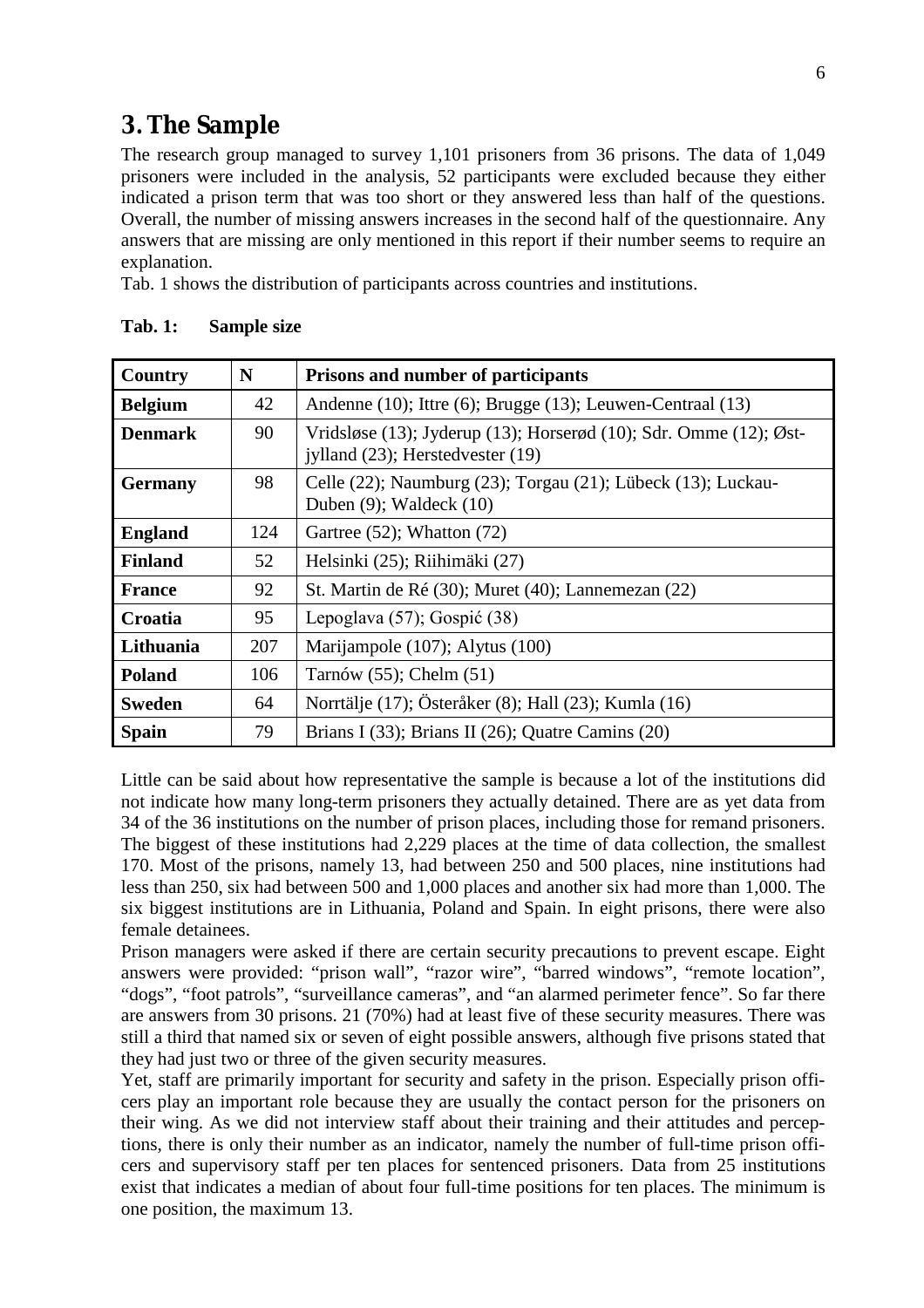Even these few findings show that the prisons are fairly different. This was expected because these are institutions from different prison systems that are each shaped by the policy and the traditions of their country or their regions. Again, one has to keep in mind that regardless of the differences, the rules of the Council of Europe apply to all of these institutions.

Tab. 2 presents selected characteristics of the participating prisoners. On average, they were just under 40 years old  $(SD = 11.2)$  with the youngest participant aged 18 and the oldest aged 78. The age distribution in the national and prison sub-samples differs statistically significant  $(p < .001)$ , although the mean age of all sub-samples was at least 35 years. The vast majority of participants, 93.4%, are nationals of the state where they were surveyed. A little less (91%) were born there as well. These numbers do not permit a statement about the proportion of migrants, even less about those from a different language and/or cultural background. One may assume though that prisoners who did not have sufficient knowledge of the language or who had difficulties in reading and writing were less likely to participate in this written survey.

A little over one third of the participants were married or in a relationship at the time of the data collection. There are significant differences between the national samples ( $p = .05$ ) with the smallest percentage in Germany (28%) and the highest in Lithuania (44%). Half (Poland) to two thirds (England) of the participants had children.

The differences between the national samples concerning graduation and vocational training shown in Tab. 2 are due to differences in the respective systems of school and vocational education. Interestingly participants did not always consider qualifications, which they had attained during imprisonment when answering these questions. Therefore, these data only give an indication. The proportion of 100% of Croatian participants who graduated from school is due to the concerted effort to achieve the graduation of all pupils in the school system of the former Yugoslavia and today's Croatia.

|                | Mean age<br>(SD) | <b>Domestic</b><br>nationa-<br>lity $(\% )$ | Marriage/<br>relation-<br>ship $(\% )$ | <b>Children</b><br>(%) | Gradu-<br>ation $(\frac{6}{6})$ | <b>Vocatio-</b><br>nal train-<br>ing $(\% )$ |
|----------------|------------------|---------------------------------------------|----------------------------------------|------------------------|---------------------------------|----------------------------------------------|
| <b>Belgium</b> | 39,7(13,0)       | 75,6                                        | 39,0                                   | 56,1                   | 82,9                            | 62,5                                         |
| <b>Denmark</b> | 37,2(10,6)       | 97,8                                        | 40,9                                   | 52,8                   | 86,9                            | 57,5                                         |
| <b>Germany</b> | 41,8(11,1)       | 91,7                                        | 27,8                                   | 58,3                   | 94,8                            | 69,1                                         |
| <b>England</b> | 44,3(13,2)       | 92,7                                        | 33,1                                   | 67,2                   | 79,2                            | 55,7                                         |
| <b>Finland</b> | 37,5(9,1)        | 96,2                                        | 27,5                                   | 57,1                   | 96,2                            | 57,7                                         |
| <b>France</b>  | 46,2(11,8)       | 93,3                                        | 26,1                                   | 54,9                   | 91,0                            | 75,9                                         |
| Croatia        | 41,7(9,8)        | 93,5                                        | 42,6                                   | 57,9                   | 100,0                           | 73,2                                         |
| Lithuania      | 35,2(8,8)        | 95,0                                        | 43,9                                   | 53,4                   | 88,8                            | 75,3                                         |
| <b>Poland</b>  | 37,9(11,6)       | 100,0                                       | 28,3                                   | 50,0                   | 98,1                            | 70,8                                         |
| <b>Sweden</b>  | 38,9(9,8)        | 90,5                                        | 41,3                                   | 60,9                   | 95,3                            | 50,8                                         |
| <b>Spain</b>   | 41,0(9,0)        | 88,3                                        | 38,5                                   | 56,4                   | 92,2                            | 47,3                                         |
| <b>Total</b>   | 39,9 (11,2)      | 93,4                                        | 36,0                                   | 56,6                   | 91,1                            | 65,2                                         |

#### **Tab. 2: Selected characteristics of participating prisoners**

In the question about the offences for which the prisoners were currently serving a sentence, they were asked to indicate all offences listed in the court judgment or judgments. Here, homicide dominated (44.2%) followed by robbery (19.7%) and property crimes (17.4%).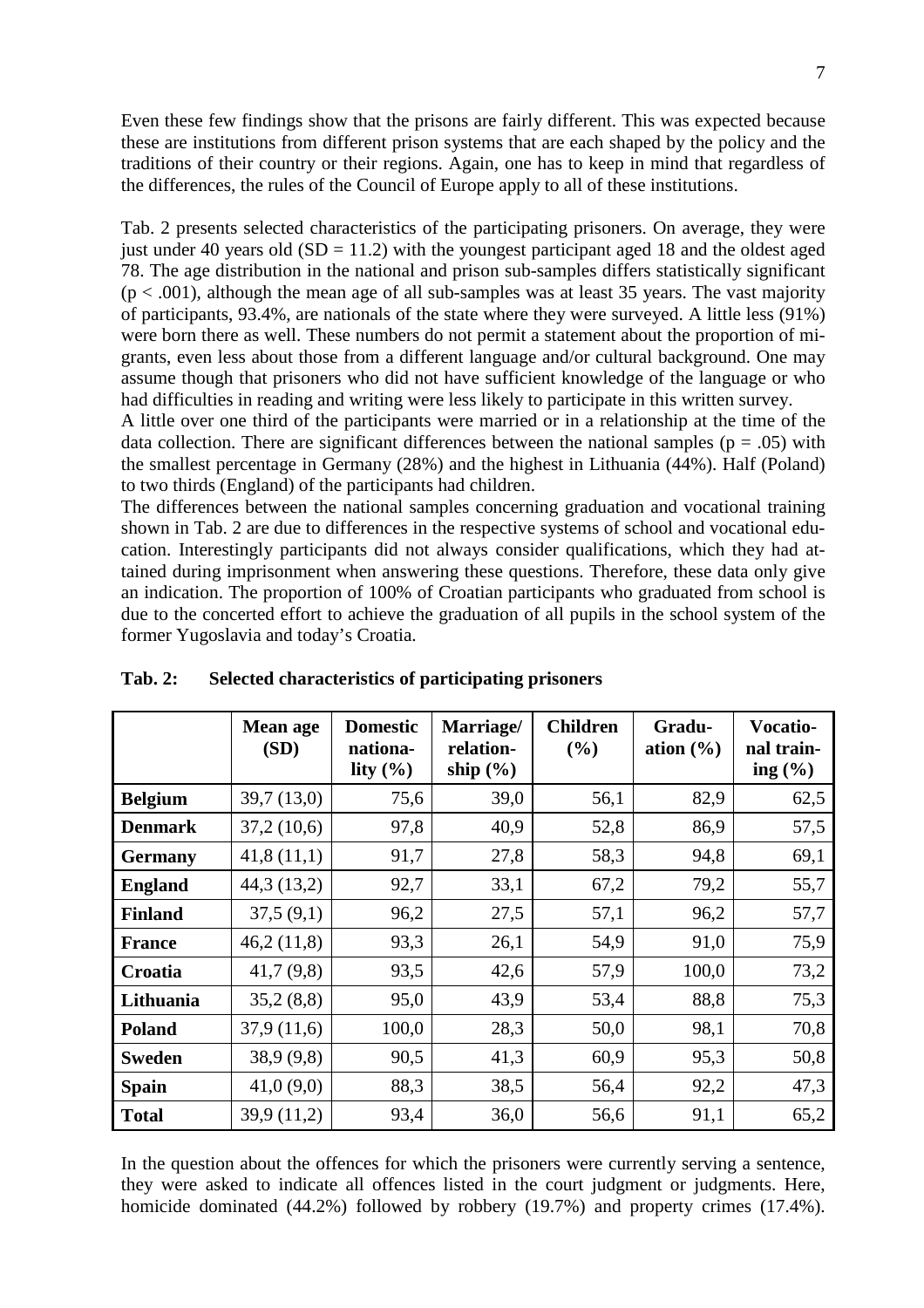Concerning the most serious<sup>17</sup> offence for which they are currently serving their sentence, the proportion for the whole sample lies with 44.2% homicide, 16% robbery, 13.3% sexual offence, 6.3% bodily harm, 8.2% property crime and 10.7% drug offence. 1.4% named some other offence (Fig. 2).



#### **Fig. 2: Most serious of offence by country**

82.8% of the sample served a determinate sentence, 17.2% an indeterminate sanction, i. e. a life sentence or an indeterminate sentence for public protection. The average for determinate sentences was eleven years and ten months (see below Tab. 3). If sentences are arranged in groups according to length, this reveals the following picture for the whole sample: 23.8% served a sentence of five to seven years, 19.5% seven to ten years, 23.7% ten to 15 years, 15.7% a determinate sentence of more than 15 years and 17.4% an indeterminate sanction (Fig. 3). <sup>18</sup> As there are no indeterminate sanctions in Croatia and Spain and as there are very few lifers in Lithuanian and Polish prisons<sup>19</sup> because of the small numbers of life sentences, the sample does not include prisoners with an indeterminate sanction from these countries.

<sup>17</sup> Ranking: 1. Murder/manslaughter, 2. robbery, 3. sexual offence, 4. assault/bodily harm, 5. theft/fraud/ embezzlement or any other property crime, 6. drug offence, 7. drunk driving. Other offences were ranked on an individual basis.

<sup>18</sup> The difference in the proportion of indeterminate sentences is due to various missing values: There were only 13 prisoners who did not answer the question about the kind of sanction they were serving, but 26 who did not give the actual length of their prison term. Whether they fitted the long-term criterion, was decided with regard to the data on the time they had served and the expected end of their prison term.

<sup>19</sup> In 2006, there were 185 Polish prisoners with a life sentence (0.3% of all sentenced prisoners), in Lithuania in 2007, there were 101 (1.4%) (most recent figures from SPACE I)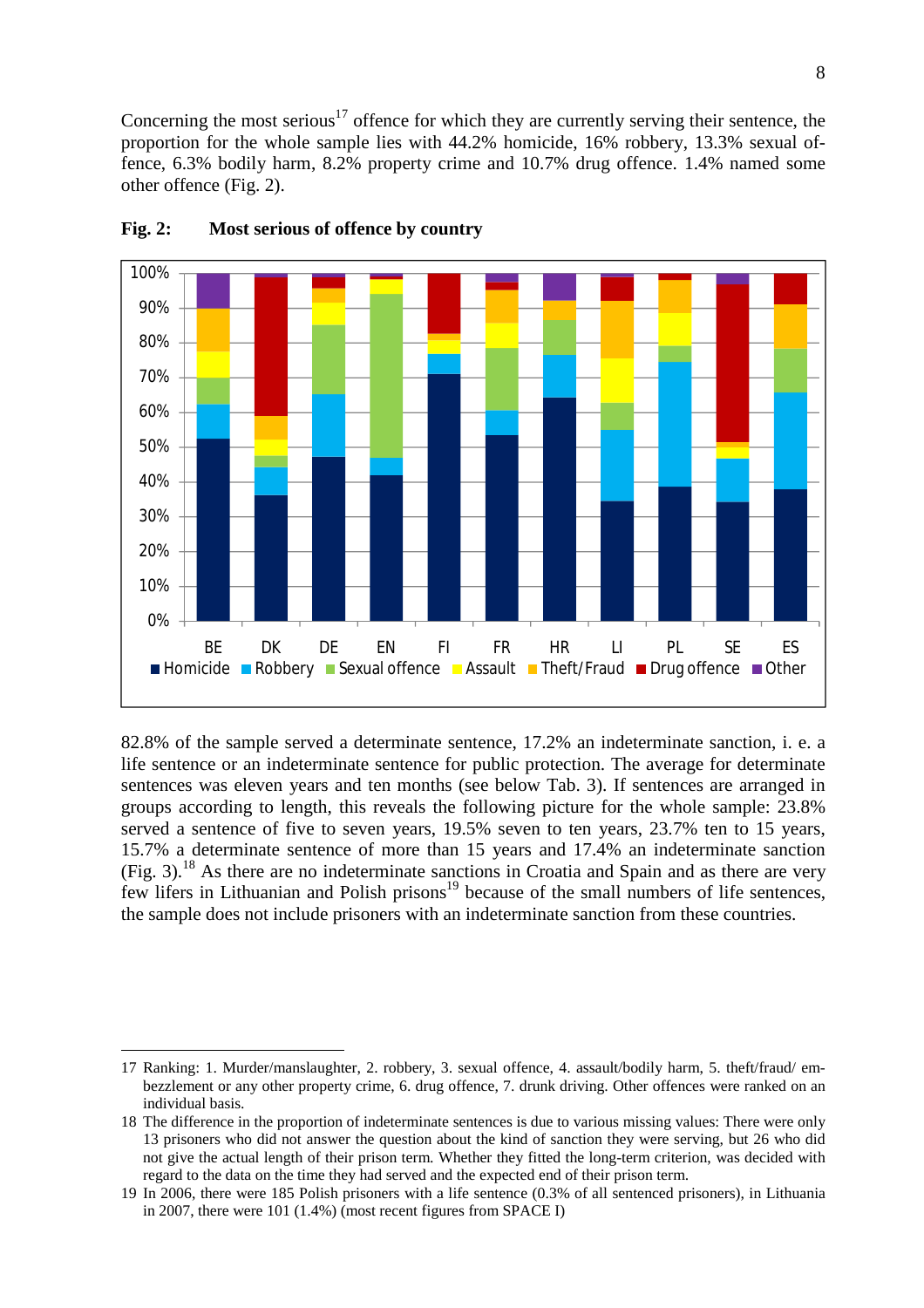

**Fig. 3: Length of prison sentence by country**

Most of the prisoners in the sample (60%) had already been incarcerated before the current prison term.<sup>20</sup> The extremely high percentage of Lithuanian participants is due to the fact that both Lithuanian institutions are designated for prisoners who have previously served a prison term. 91.2% of the participants had been remanded in custody in the criminal proceedings that led to this sentence. The percentages in the national samples range between 81.3% in England and 97.8% in France. On average the prisoners had already served just over six years of the current sentence (Tab. 3). Here as well as for previous incarceration, there are significant differences between the national samples ( $p < .001$ ).

<sup>20</sup> Differences between the national samples may derive from the fact that prisoners did not consistently include or exclude remand in custody during the proceedings leading to the current sentence, which some comments on the questionnaires suggest. The data however do not allow for definitive statements.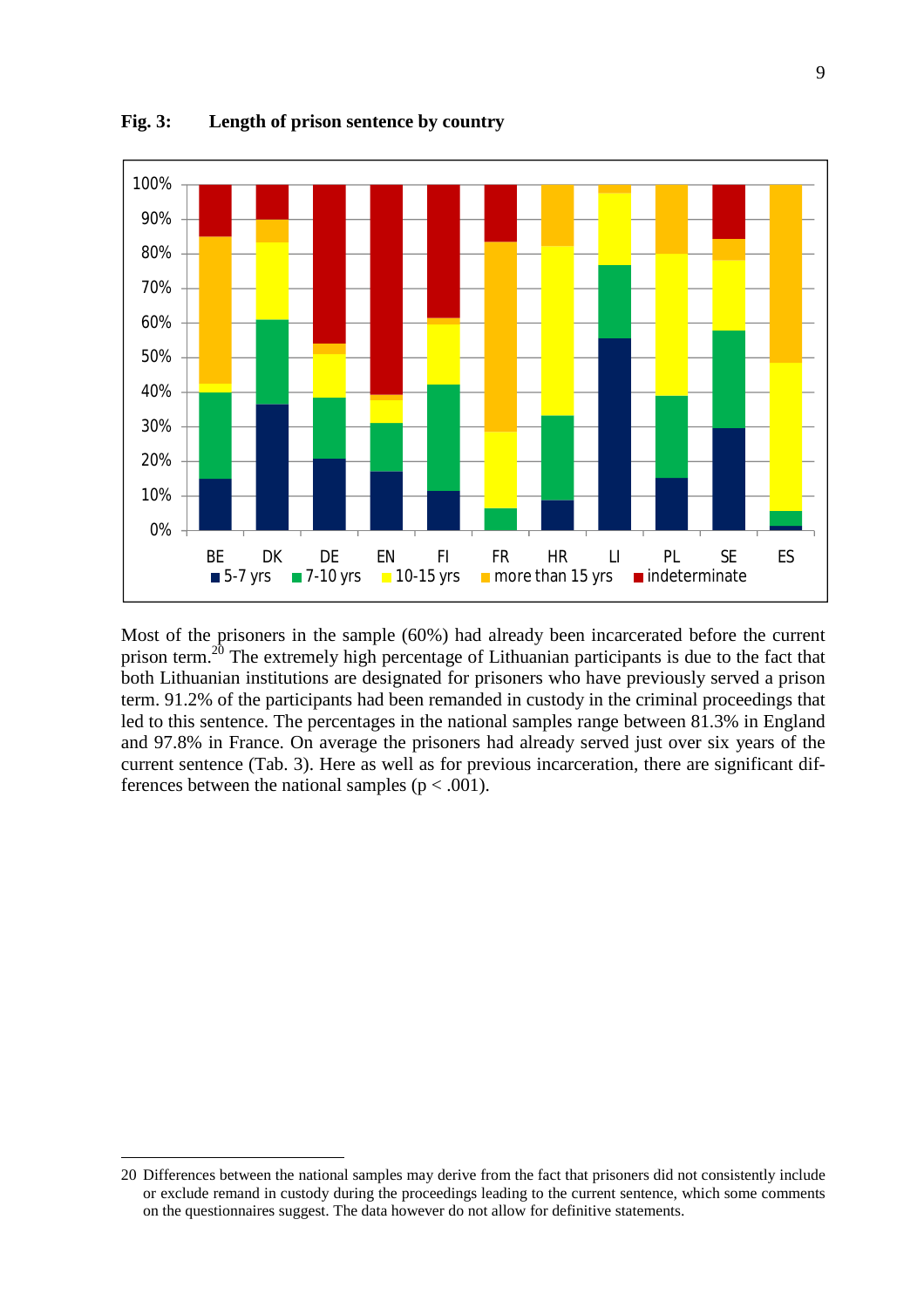|                | <b>Current determi-</b><br>nate prison term in<br>months: Mean (SD) | <b>Previous</b><br>incarceration $(\% )$ | Time served of cur-<br>rent sentence in<br>months: Mean (SD) |
|----------------|---------------------------------------------------------------------|------------------------------------------|--------------------------------------------------------------|
| <b>Belgium</b> | 202,7(123,1)                                                        | 58,5                                     | 86,9 (54,7)                                                  |
| <b>Denmark</b> | 108,1(43,6)                                                         | 58,4                                     | 51,9(41,4)                                                   |
| <b>Germany</b> | 107,3(44,0)                                                         | 59,4                                     | 81,1(67,1)                                                   |
| <b>England</b> | 105,0(47,5)                                                         | 42,7                                     | 69,0(61,8)                                                   |
| <b>Finland</b> | 114,2(32,2)                                                         | 53,8                                     | 59,5 (41,0)                                                  |
| <b>France</b>  | 243,0(92,1)                                                         | 35,9                                     | 113,2(67,5)                                                  |
| Croatia        | 157,8 (64,2)                                                        | 23,4                                     | 76,7(36,3)                                                   |
| Lithuania      | 99,9 (38,1)                                                         | 98,0                                     | 58,0 (35,3)                                                  |
| <b>Poland</b>  | 156,4(73,8)                                                         | 56,6                                     | 81,7 (47,6)                                                  |
| <b>Sweden</b>  | 114,1(46,3)                                                         | 73,0                                     | 49,5(35,1)                                                   |
| <b>Spain</b>   | 211,9 (83,6)                                                        | 57,1                                     | 119,1(70,1)                                                  |
| <b>Total</b>   | 142,4 (79,1)                                                        | 59,6                                     | 75,0(55,5)                                                   |

**Tab. 3: Previous and current experiences of incarceration**

## **4. Accommodation**

The EPR contain detailed recommendations concerning prison accommodation in no. 18. Therefore, the Recommendation on long-term prisoners only holds very few details on accommodation and the prison regime in general.

Essentially humane accommodation should as far as possible protect the prisoner's privacy and fulfil the requirements of health and hygiene. Climatic conditions, the size of the cell, heating and ventilation are to be considered. Also windows have to be large enough for prisoners to be able to read with natural light and for fresh air to get in. If prisoners have to share cells, the rooms should be suitable for that purpose. In particular this means that they have to be large enough depending on the number of prisoners sharing the cell and the time they have to spend locked up. <sup>21</sup> In addition, no. 18.5 of the EPR sets out the rule for accommodation in single cells during the night. Shared cells should be the exception, if it is preferable for the prisoners. The commentary to this recommendation explains that "preferable" means that prisoners have to benefit from joint accommodation. Accommodation in large dormitories can never be preferable in this sense because any benefits for prisoners are outweighed by the inherent disadvantages.<sup>22</sup> In rules 18.6 and 18.7 of the EPR, it is pointed out that only those prisoners may be allocated to joint accommodation who are suitable to associate with one another. Furthermore, they shall be given the choice as far as possible whether they want to share their cell.

Half of the participants in our survey had a single cell. However, there is also accommodation in very large dormitories; the largest was a dormitory with a total of 43 occupants in Lithuania. Here as well, there are considerable differences between the national samples (Fig. 4). There are some countries where the principle of single cells has already been implemented or is strived towards. At the same time, larger units – still – seem to be the standard in the three

<sup>21</sup> Commentary, Rule 18, p. 46.

<sup>22</sup> Commentary, Rule 18, p. 47 p.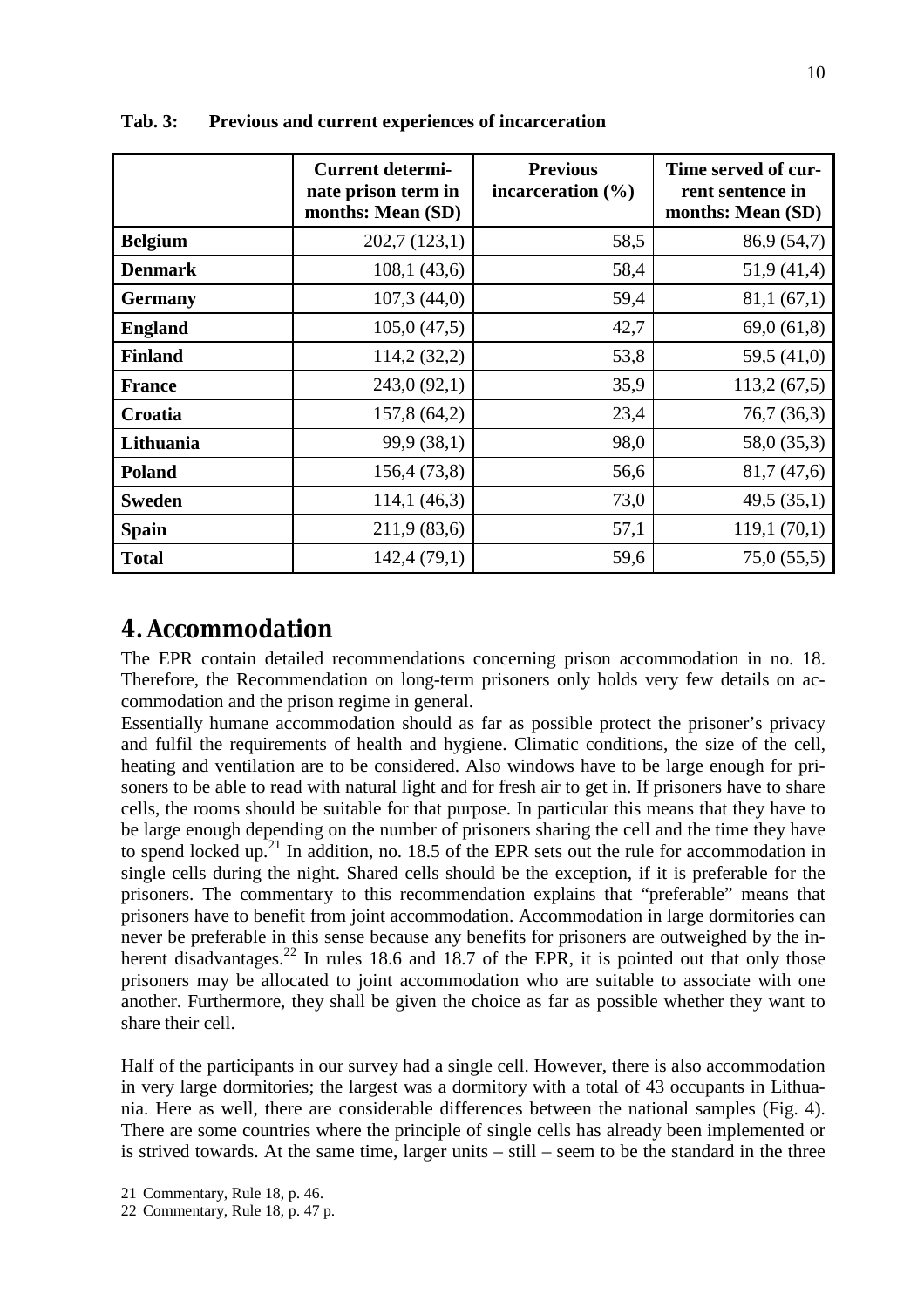Eastern European countries Croatia, Lithuania and Poland. In the three Spanish prisons, double cells prevail. An explanation for the situation in Croatia, Lithuania and Poland is obvious: Prior to the fall of the Eastern Bloc in the 1980s and 1990s, prisoners were generally accommodated in dormitories. The amount of construction work that would be necessary to ensure nationwide single accommodation in prison would be a financial *tour de force* that is still very difficult for Eastern European countries because of their weaker economic power compared to Western Europe.



#### **Fig. 4: Number of prisoners per cell by country (%)**

Prisoners were asked if they had enough space in their cell. In total, 43% said yes. It seems that although there is a significant correlation between the number of cellmates and the impression of space (the more cellmates, the less likely to have enough space), this correlation is weaker than one would guess  $(r = -.30$  or rather weighted by the size of the national samples r  $=$  -.33; p < .001)<sup>23</sup>.

In this regard, another important influence seems to be the time that prisoners can spend out of their cells every day. In order to measure this criterion, prisoners were asked to indicate how many hours a day they were allowed to spend out of their cell. The means of the national samples are represented in Fig. 5. The national samples differ significantly in this characteristic ( $p < .001$ ). There is actually a correlation that is not very high, but significant between the time out of cell and the feeling of having enough space, indicating that prisoners with longer hours out of cell were more likely to feel they had enough space in their cells  $(r = .21, )$ weighted:  $r = .25$ ;  $p < .001$ ).

<sup>23</sup> The correlation coefficient r ranges between the values of -1 and 1. The positive prefix describes parallel correlation, the negative one an inverse relationship.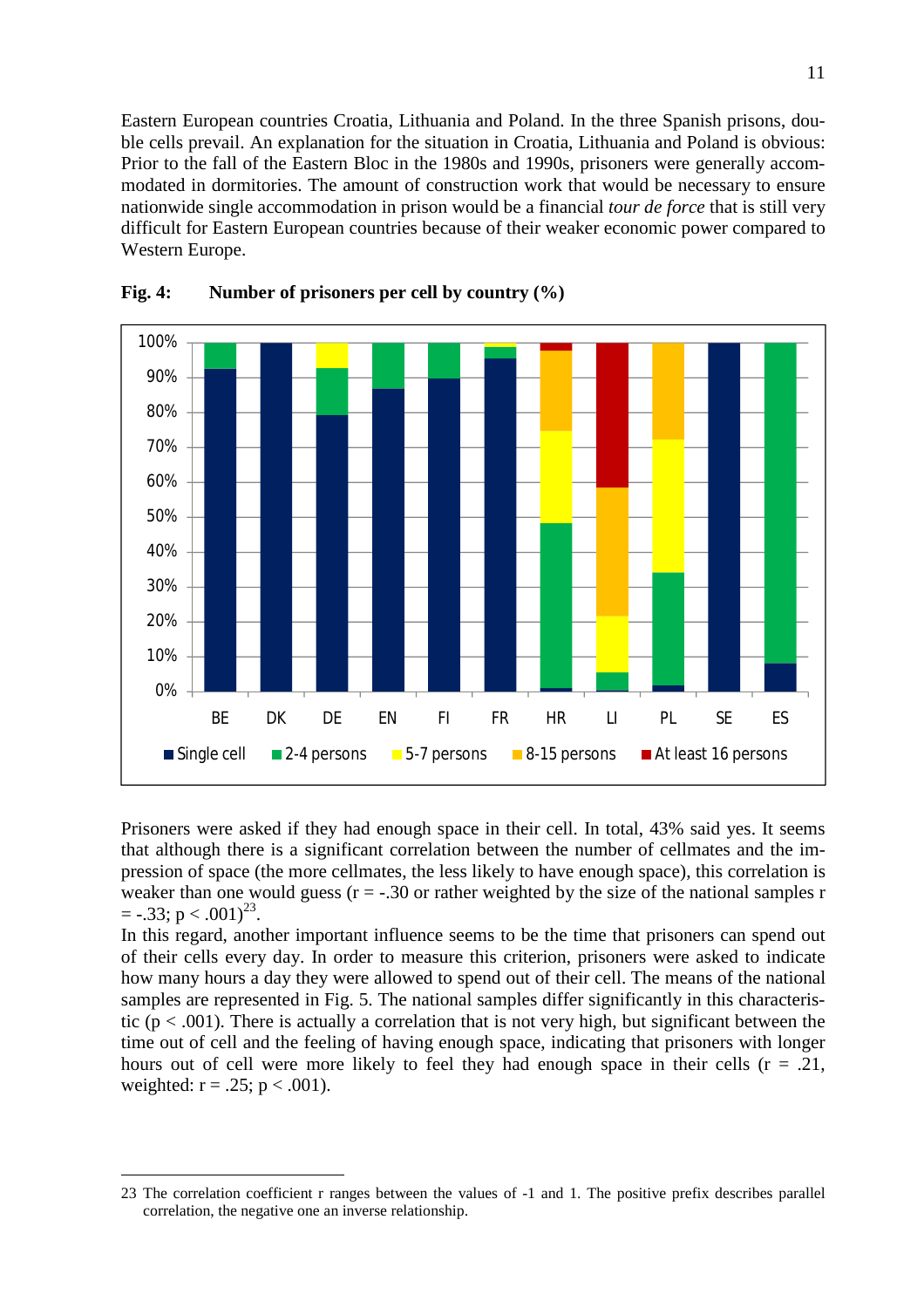**Fig. 5: Daily time out of cell: hours (mean, 95%-confidence interval<sup>24</sup>)**



Concerning the layout of the cell, it is also essential that there is sufficient natural light and that windows are not covered or have opaque glass.<sup>25</sup> Just under one third of the participants indicated that there was not enough natural light to read, the percentages range between 8% in Finland and 48% in Poland. When evaluating these findings, one has to consider that it may not always be possible to observe this rule of the EPR in Northern Europe due to the natural lighting conditions. $^{26}$ 

In addition, we wanted to know, if it was possible to look outside, which does not only mean that the windows are not covered, but also that they are not too high and that they are not concealed behind furniture in small cells. About one fifth of the sample could not see through the window into the yard; the percentages in the national sample range between 6% in Sweden and 62% in Poland.

In relation to climatic conditions, there were questions about the appropriateness of the temperature in general and whether it was warm enough in winter and not too hot in summer. The findings are shown in Fig. 6. One has to keep in mind that dormitories are aired quite often, especially if there are smokers, so that it may be too cold in winter, even if in principle there is sufficient heating for keeping the rooms warm. In summer, prisoners face a problem that many people in the community face: there is no air conditioning to adjust the temperature in hot weather. But in contrast to people in the community, prisoners have no other means of escaping the heat. Therefore, it might not only be the heat itself that stresses prisoners, but also the feeling of being at the mercy of the situation.

<sup>24</sup> The confidence interval for the mean is the range of values where the mean can be expected to be located with a given level of certainty.

<sup>25</sup> Commentary, Rule 18, p. 46.

<sup>26</sup> Cf. Commentary, Rule 18, p. 46.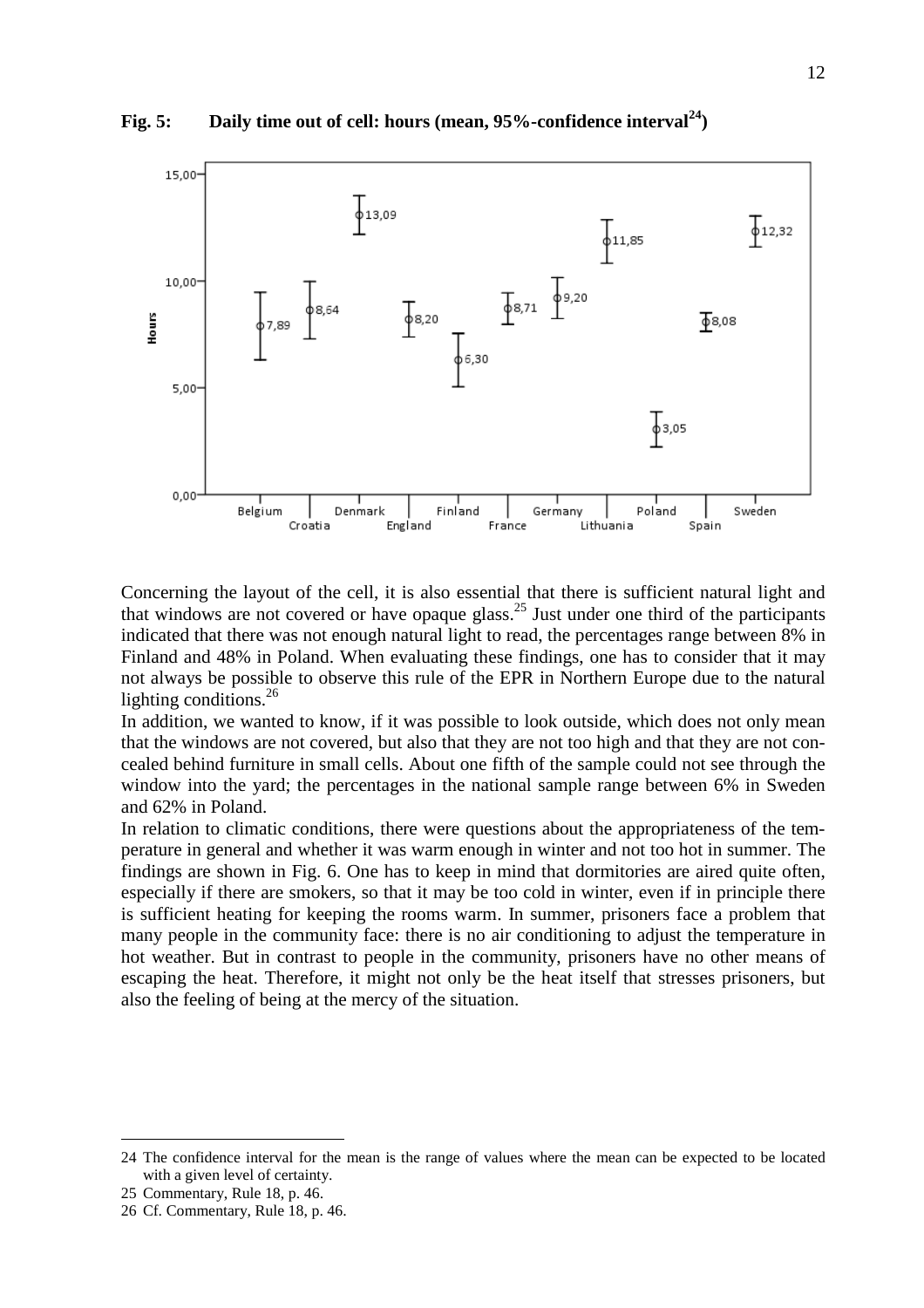

Rules about sanitary conditions are set out in no. 19 of the EPR. It states that prisoners shall at all times have access to hygienic sanitary facilities, which respect privacy and that they shall be given the opportunity to take a shower or a bath in adequate facilities preferably daily, but at least two times a week.

Overall, 69.4% of the participants had a lavatory in or adjacent to their cell. 61.4% of these indicated that this toilet was in a separate room, the other 38.6% answered that it was in the cell itself. A quarter of the prisoners whose cell did not contain a lavatory indicated that they did not have ready access to a toilet. Fig. 7 shows that there are considerable differences between the national samples. In the light of the standards set in the EPR it is to be welcomed that a large part of the participants has got access to sanitary facilities in their cell. But one has to bear in mind that this arrangement may be problematic for prisoners in dormitories. Where there is only one toilet for a large dormitory, this may often be insufficient depending on the actual number of inhabitants. Thus, there is a possible source of conflict and controlling access to the lavatory may result in the bullying of cellmates.

Concerning taking a shower or a bath, 74% of the sample stated that they could do this daily or at least as often as they wanted to. However, a fifth of the participants could only shower four times a month. The minimum was once a month and six prisoners stated this. It is crucial for prisoners who work to have access to a shower at least after work because most of their work is physically demanding. Based on 20 work days a month, three quarters of the sample had this possibility. Also about three quarters stated that they thought the water was warm enough (Fig. 8).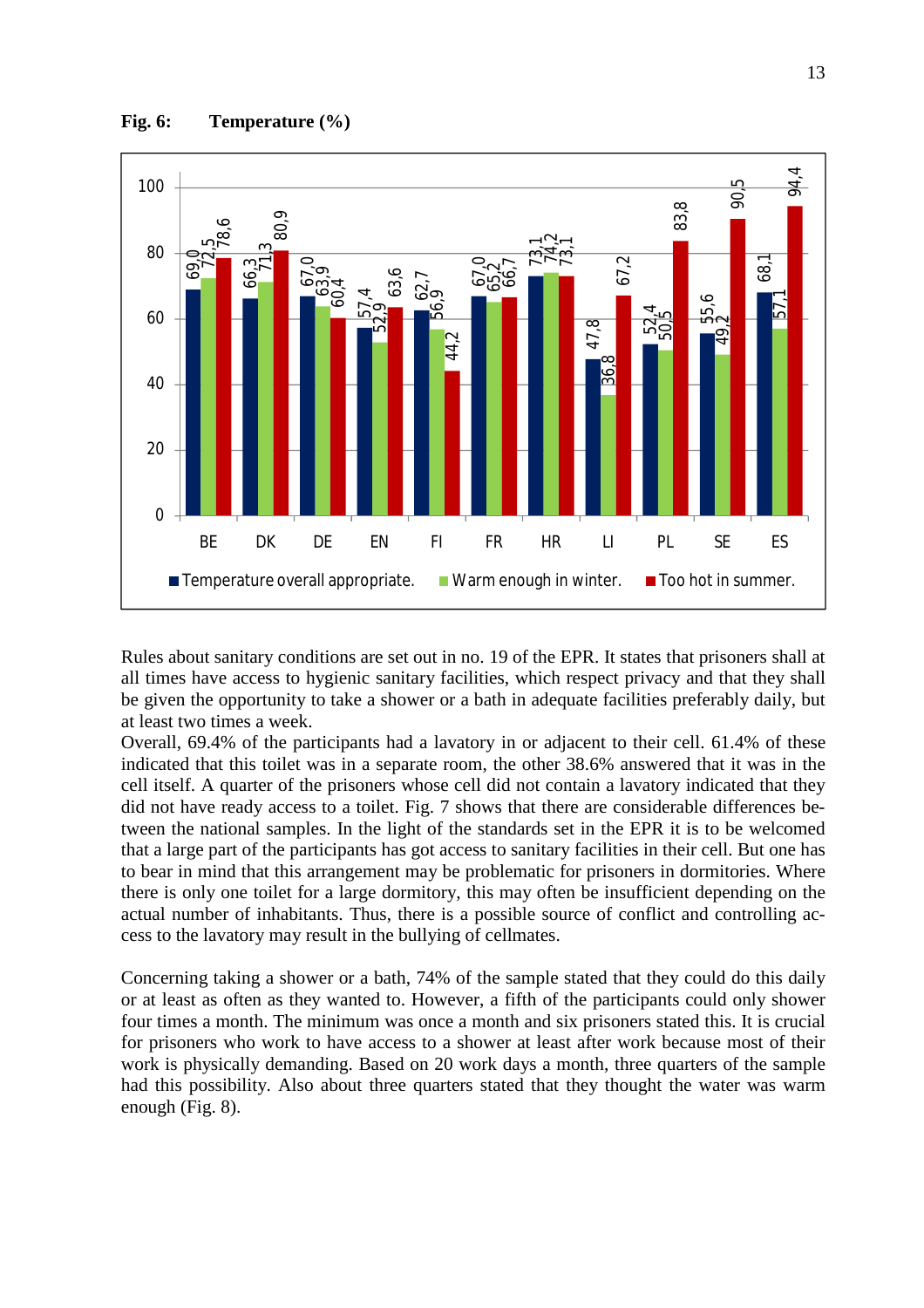

**Fig. 7: Do you have a lavatory in your cell? (%)**

#### **Fig. 8: Sanitary facilities (%)**



At the end of the section on accommodation, participants were asked to indicate how much they were stressed by certain features of their accommodation (6-point Likert scale,  $1 = not$  at all,  $2 = \text{very little}, 3 = \text{little}, 4 = \text{average}, 5 = \text{strongly}, 6 = \text{very strongly}.$  The results for the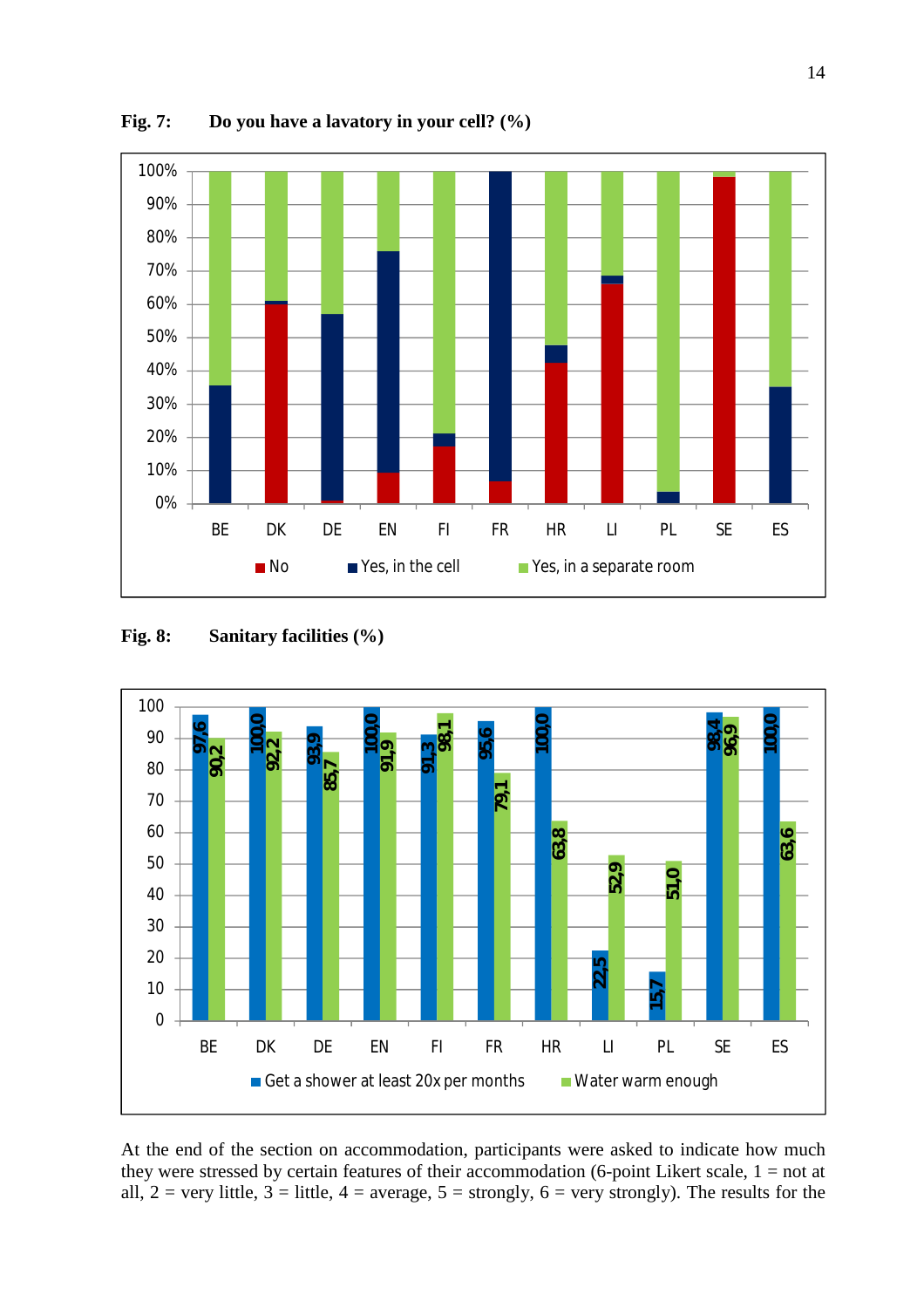whole sample are presented in Fig. 9. It should be kept in mind that there is a significant correlation between the stress caused by fellow cellmates and the number of cellmates ( $r = .52$ ; p  $< .001$ ) and also between the stress caused by lack of privacy and the number of cellmates ( $r =$ .28;  $p < .001$ ), as could be expected. But the different values of these correlations show that prisoners are not only disturbed in their privacy by other prisoners. This item presumably also included stress caused by staff control.



### **Fig. 9: Stressed by … (6-point Likert scale, %)**

# **5. Activities**

Filling time with meaningful activities is especially important for long-term prisoners for it to pass.<sup>27</sup> Work and education, recreational activities as well as contacts with the outside world are essential as purposeful pastimes. But according to the Recommendation on long-term prisoners, they have other functions as well: Work and education are meant to prepare for life after release, leisure time activities and contacts with the outside are supposed to prevent or counteract the damaging effects of long-term imprisonment. It is important that prisoners are given opportunities for personal choices in as many parts of everyday life as possible (no. 21). The EPR provide more detailed rules on activities. Concerning the regime, there is a general recommendation in no. 25 of the EPR stating that prisoners shall be offered a balanced programme of activities.

## *5.1 Education and Work*

More than three quarters of the participants took part in education and training or work or did both. Just under 40% attended education programmes, vocational training or other training courses, just under 60% worked (Fig. 10). The findings from Croatia and Poland are striking. While 84% of the Croatian participants indicated that they were working (valid percent; high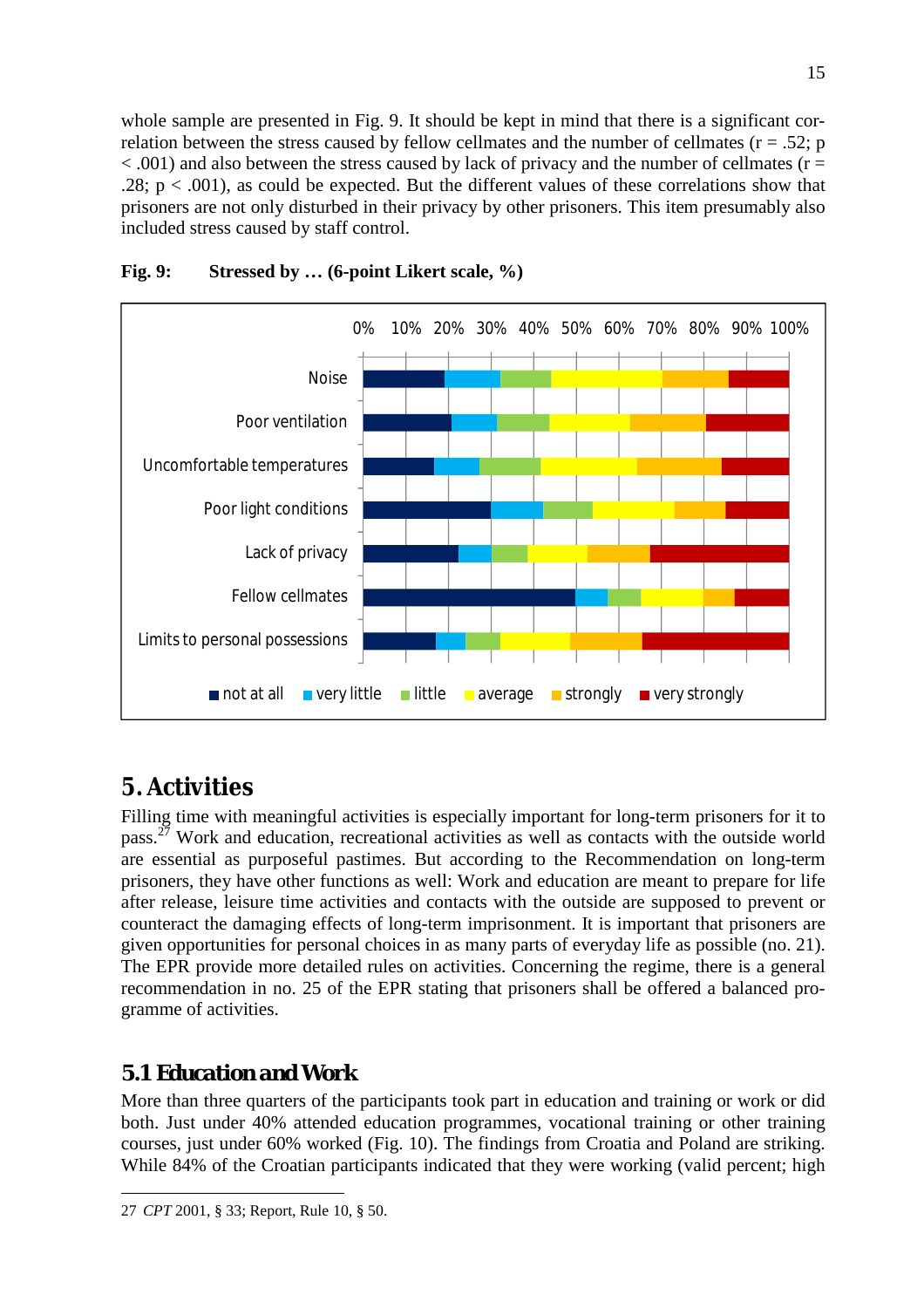percentage of missing values: 28.4%), 57% of the Polish participants neither worked nor attended education. It seems that the two Croatian prisons that took part in this survey were quite good at providing work for their prisoners. The two Polish prisons however seem to have had problems making work or similar activities available to prisoners.



**Fig. 10: Work and education by country (multiple answers, %)**

Rules on education and training may be found in no. 28 of the EPR. It states that every prison shall provide access to comprehensive educational programmes. Prisoners' individual needs as well as their aspirations shall be taken into account. Priority shall be given to prisoners with difficulties in reading, writing and numeracy and to those in need of basic and vocational education. In addition, no. 26.5 of the EPR states that vocational training especially for young prisoners has to be provided.

Our questions about education and training include the three categories "school", "vocational training" and "other training courses". The prisoners were asked to classify their courses in these categories. As their classification was not always clear and as some participants named more than one course in one category, the three categories were understood broadly for data input in order to incorporate as much information as possible. "School" contains not only different levels of qualifications, but also single subjects, and there are also educational and vocational measures amongst the "other training courses". Bearing this in mind, 83 prisoners (7.9% of the whole sample) named a measure related to school, 109 mentioned a vocational training (10.4%) and 168 some other training course (16%).

Fig. 11 shows the percentages of prisoners in training in the national samples. It has to be pointed out that it was possible to give multiple answers. The most remarkable findings are the large proportion of Lithuanian prisoners doing a vocational training and the high percentages of prisoners from Belgium, England, France, Sweden and Spain doing some other training course. This last result is mainly due to participation in distance university courses (see below for details).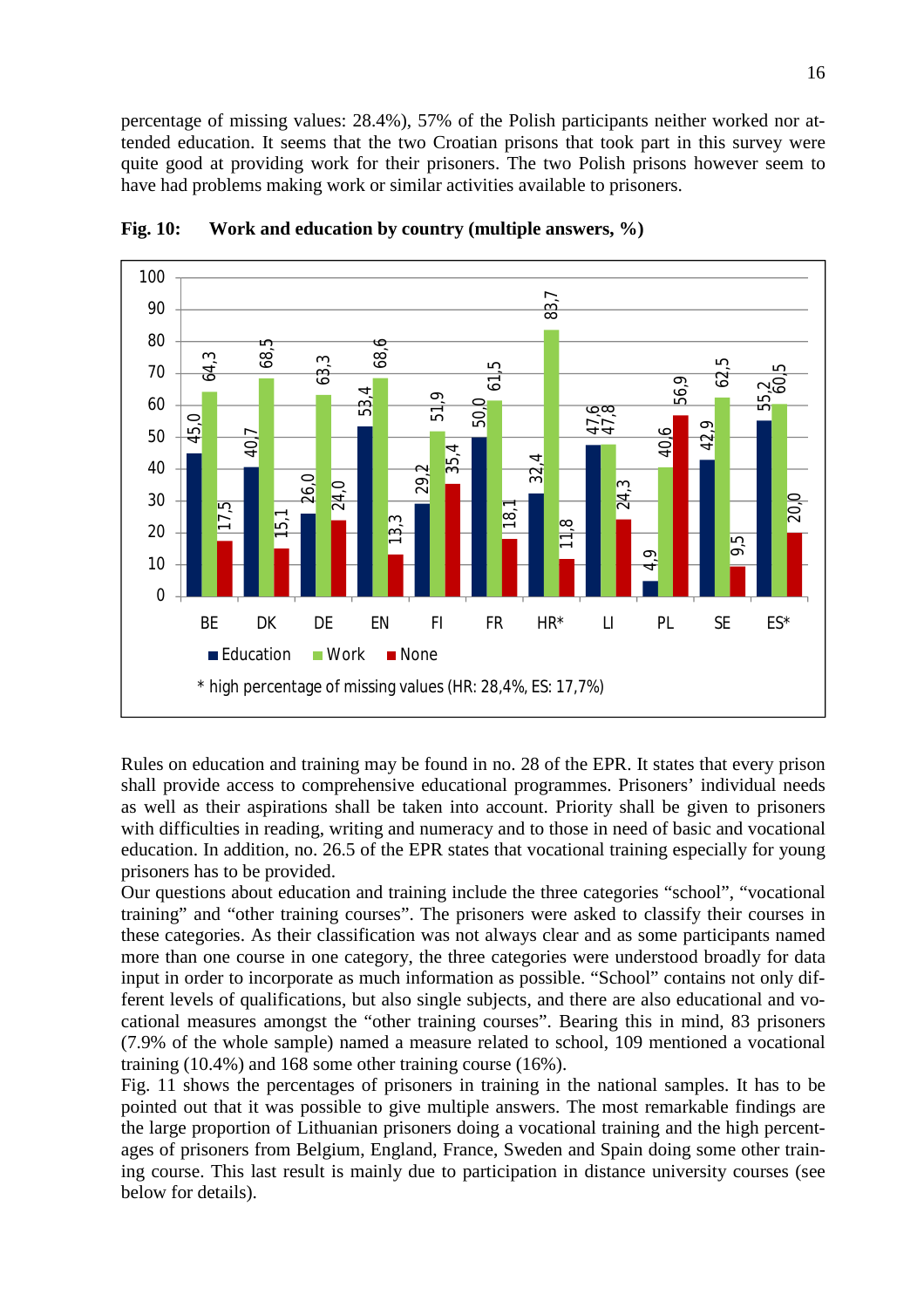

**Fig. 11: Ongoing education and training (multiple answers, %)**

Participants gave a wide range of courses: for school including those activities coded as "other training courses", most of the interviewees stated a general entrance qualification for university (29 in total), 24 aimed for graduation after ten years of school, 18 did a course in the domestic language<sup>28</sup> and 17 a course in a foreign language. Twelve prisoners took some other subject and four a class in literacy and numeracy. The most frequent vocational training courses including those counted as "other training courses" were in metal industries (32 in total, 18 of these welding). 15 prisoners named an electro-technical vocation, 14 gardening or farming, twelve construction and eight catering. Among the other courses, the ones named most frequently were university courses (53) and computer courses (44). Among the many more course that were listed infrequently were for instance preparation for professional life, handicrafts, book-keeping, administration, arts, and house-keeping.

Furthermore, prisoners were asked if they had already completed some education or training during their period of incarceration. 45% stated they had. Here, participants could also indicate school courses, vocational training and other training courses and there were the same problems with the classification of the answers as for the question about ongoing education and training. 13% completed some school course, just below 15% a vocational training and 18.5% some other training course. The respective percentages in the national samples are presented in Fig. 12. The courses listed and their frequency are about the same as for ongoing education and training.

The high proportion of participants from France and Spain who had already completed an education or training may relate to the time served of the current sentence. While the mean for the whole sample is about six years, the French participants had on average already served nine and a half years, the Spanish almost ten. Therefore, the French and Spanish participants had had more time to engage in these activities. The high percentage of English participants

<sup>28</sup> It was not possible to distinguish between the different levels of language courses. Thus, "domestic language" includes alphabetisation classes.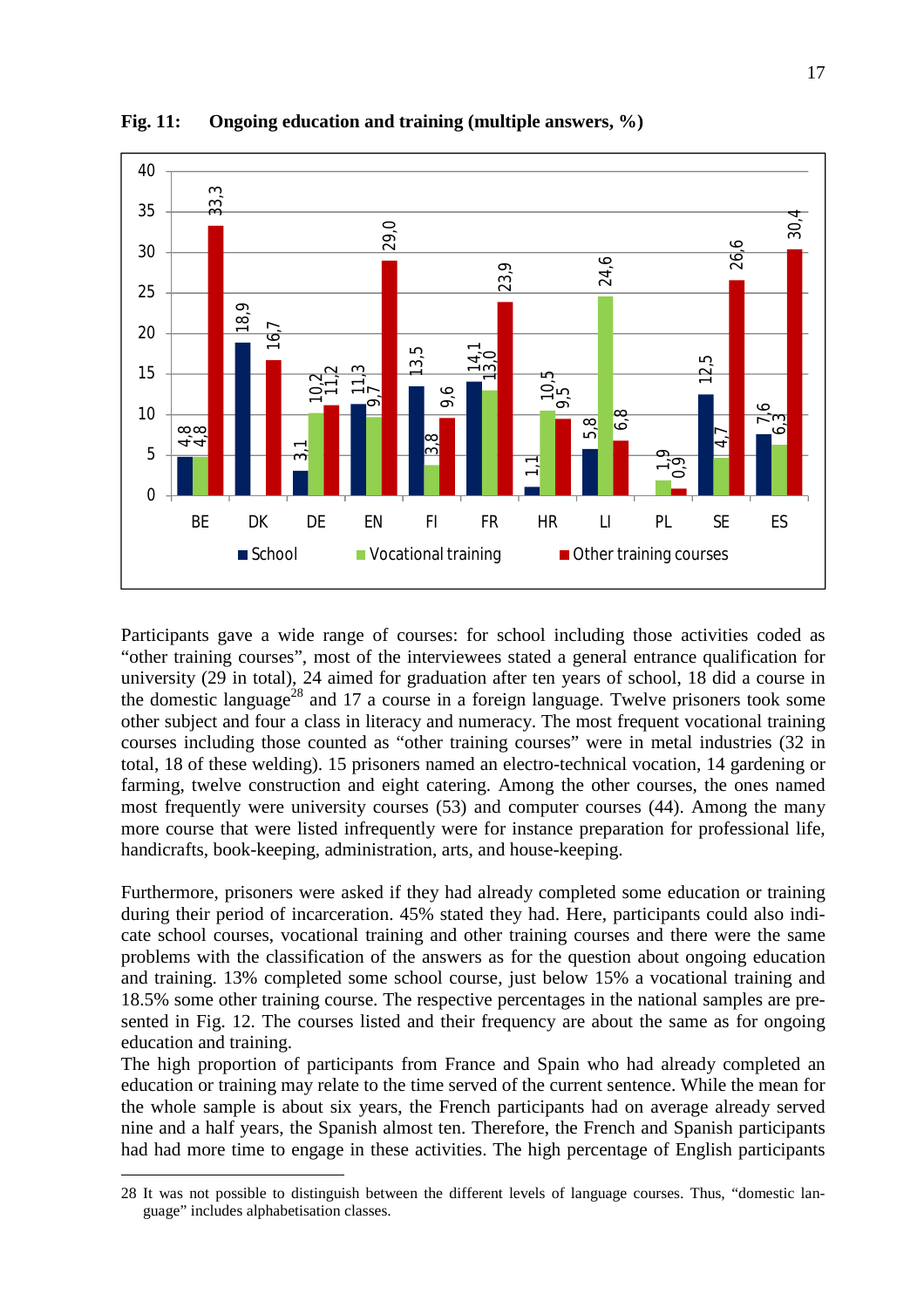who completed some training is not due to the time served, which is less than for the whole sample. But the participation in education and training is relevant in the incentives and earned privileges scheme. 29



**Fig. 12: Completed education and training (multiple answers, %)**

Concerning prison work, no. 26.1 of the EPR states that it is a positive element of the prison regime that should never be used as a punishment. Prison authorities are requested to provide sufficient and meaningful work that supports the prisoners' ability to earn their living after release. Further, work in prison shall resemble as closely as possible similar work in the community, including work patterns, in order to prepare prisoners for the conditions of normal occupational life. There shall be equitable remuneration for the work and prisoners shall be allowed to spend at least part of their earnings on personal possessions and on support for their families.

In our survey work was classified as "housework/cleaning", "production" and "other work". Participants were asked to name their occupation in the appropriate category and to indicate their weekly working time and whether or not they were paid for their work. Fig. 13 shows the percentage of prisoners working in the institution and the type of work in the national samples.

<sup>29</sup> Cf. Prison Service Order 4000 (Incentives and Earned Privileges), no. 3.12.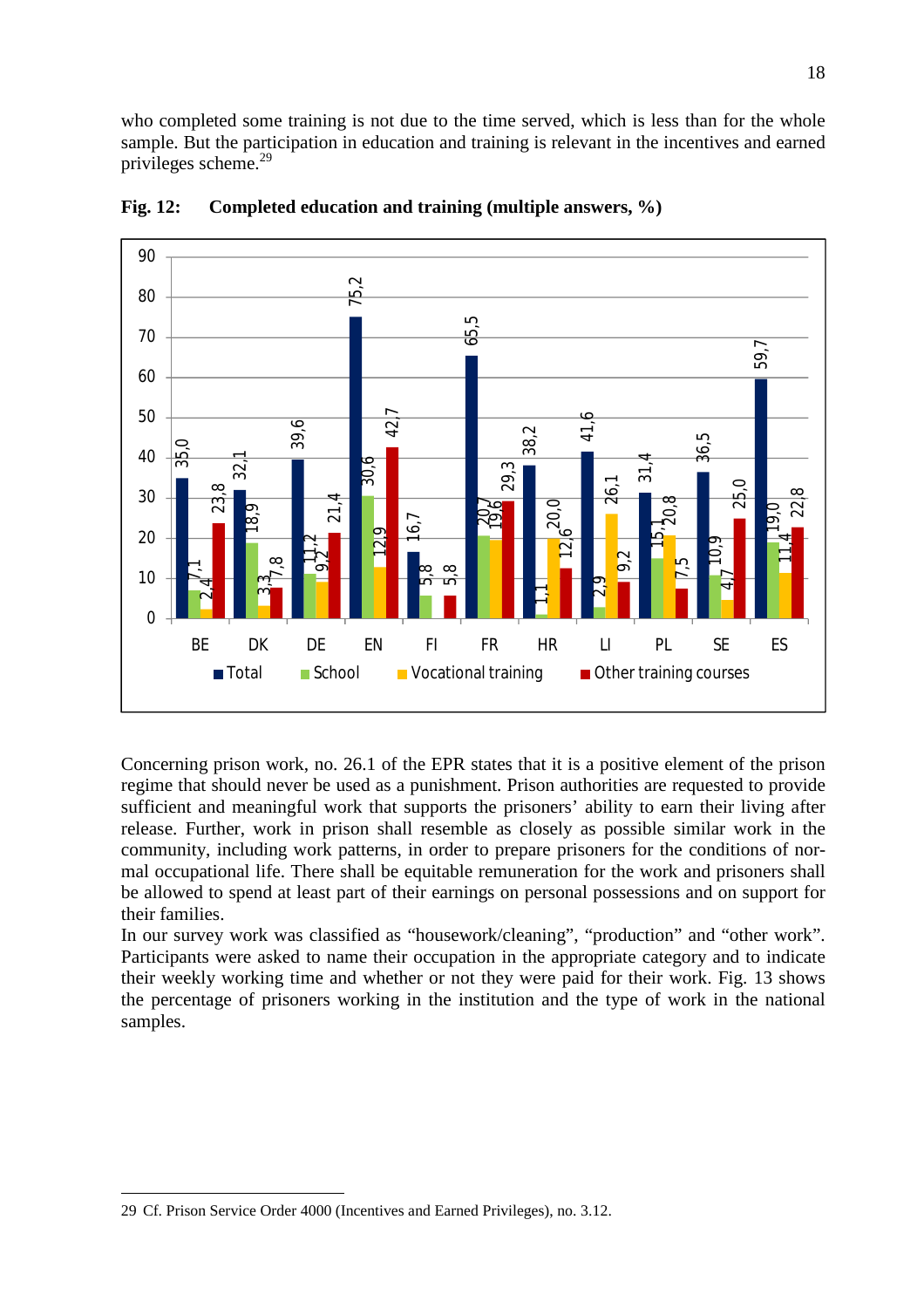

**Fig. 13: Work in prison (%)**

The range of jobs in production and other work is as diverse as the education and training courses because only the category housework (134 prisoners) was kept narrow. The most frequent answer in the category production was piecework: 57 of the 209 production workers stated that they were either putting products together, taking them apart, or packaging them depending on the nature of the order. Five prisoners worked in aviation industries, three in mattress production; these jobs are also more likely to be piecework than some kind of qualified vocation. Another large group of 37 participants worked in metal industries (e. g. welding, tool making, fitter, and smith). Woodworking (e. g. carpenter), gardening and farming as well as tailoring were named frequently as well. National deviations from this pattern can be found in Croatia where there was no piecework, but mainly metal industries and woodworking (similar in Lithuania), in Denmark where gardening and farming were named most frequently, also in England with a lot of participants working in gardening, and in Germany where prisoners named tailoring most frequently.

Among "other work", the most frequently named jobs were maintenance or utility services, for instance in the kitchen (67 of 199) and in the laundry (21). This category comprises as diverse activities as working in the library, occupational therapy, prison newsletter, stores, shoemaking, religious acolyte, producing audio books, assistant teacher and trainer for sports. There were deviations in the most frequent occupations in the national samples of France where work in the library was named most frequently, in Lithuania where most prisoners worked in the heating plant and in Denmark with painting and decorating as the most frequent "other work".

Tab. 4 shows the means as well as minima and maxima of working hours in all categories and the percentage of participants who were paid for their work. Most noticeably, not all prisoners always indicated that they were paid for their work, which is contrary to the international recommendations. Those who were not paid are only a small group amongst the working prisoners (37 of 619 = 6%). There is no difference in the kind of occupations between those prisoners who were remunerated and those who were not. With regard to the weekly working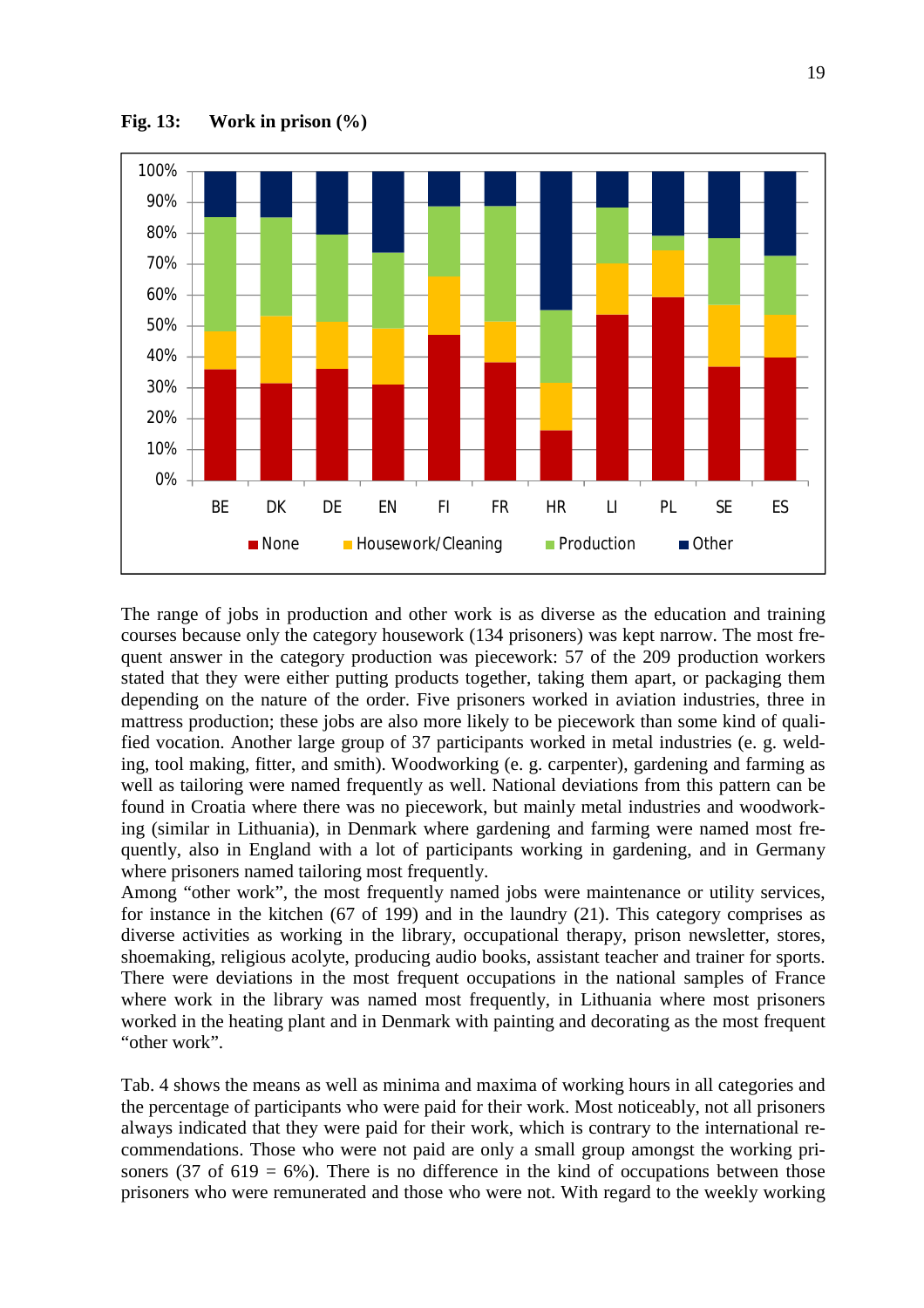hours, it is noticeable that the unpaid workers worked shorter hours than the average working time of the corresponding national sample in the respective category of work, but not all unpaid workers always had the shortest working hours. In addition, some participants stated working hours well above average. Thus, one cannot derive an explanation from the actual occupation and the working time as to why these prisoners were not paid. One explanation could be that some participants expressed their unhappiness about low wages with a "no" to this question.

Particularities in this regard apply for the Polish and the Spanish sub-sample: According to the Polish Code on the Execution of Sentences, prison work is in principle remunerated (art. 123), but prisoners may consent to engage in unpaid housework in the prison or for the prison administration for a period of up to 90 hours a month (art. 123a). In Spain, housework and cleaning were not remunerated until an amendment in the law in March 2009, after the data collection of this survey. However, prisoners who did this kind of work received other incentives. These particularities may explain the low percentages of paid workers in these subsamples among house workers and those doing some other kind of work (utility services).

In addition, it is striking that although the average working time mostly resembles that in the community, there also seem to be very short and very long working hours. A short working time cannot be explained with a lack of jobs alone because there is no national sample where there are only short working hours in one category or another. Concerning house workers and cleaners, two explanations for extreme working hours are plausible: A very short working time may be due to the fact that some participants put down the time they spent cleaning their own cell, which may very well take a few hours per week. Very long working hours may be based on the perception that as a house worker or a cleaner you are on duty 24/7 and not only during the normal working time. Regarding production and other work, such general explanations are not obvious. Short working hours may be due to prisoners participating in either education, training or treatment programmes. The data does not provide an explanation for working hours above the average or longer than is customary in the respective country. If they had any relationship with reality, they are to be ruled out categorically, and this not only because they are not in accordance with the EPR, but also because with a reduction more jobs might be offered.

| Country        | <b>Housework</b> |              | <b>Production</b> |              | Other work     |             |
|----------------|------------------|--------------|-------------------|--------------|----------------|-------------|
|                | Working time     | Paid<br>(% ) | Working time      | Paid<br>(% ) | Working time   | Paid $(\%)$ |
| <b>Belgium</b> | $14,7(4-32)$     | 100,0        | $29,9(20-40)$     | 100,0        | $42,0(20-60)$  | 100,0       |
| <b>Denmark</b> | $32,0(3,5-47)$   | 100,0        | $32,2(6-37)$      | 100,0        | $36,5(25-50)$  | 100,0       |
| <b>Germany</b> | $40,0(20-56)$    | 100,0        | $36,9(30-40)$     | 100,0        | $37,7(20-49)$  | 95,0        |
| <b>England</b> | $31,3(3-96)$     | 100,0        | $24,8(1-42)$      | 100,0        | $21,1(2,5-40)$ | 100,0       |
| <b>Finland</b> | $41,7(8-60)$     | 90,0         | $32,1(20-40)$     | 100,0        | 28,8 (20-35)   | 100,0       |
| <b>France</b>  | $26,7(7-50)$     | 90,9         | $27,7(5-35)$      | 97,0         | $23,2(10-35)$  | 60,0        |
| Croatia        | $40,3(16-52)$    | 92,3         | $40,0(38,5-42)$   | 100,0        | $41,2(4-58)$   | 100,0       |
| Lithuania      | $25,0(1-56)$     | 90,0         | $39,3(8-80)$      | 97,0         | $36,6(5-70)$   | 100,0       |
| <b>Poland</b>  | $19,0(1,5-60)$   | 43,8         | $32,3(20-38,5)$   | 80,0         | $30,0(7-42)$   | 77,3        |
| <b>Sweden</b>  | $33,3(7-40)$     | 100,0        | $31,3(20-40)$     | 100,0        | $25,9(6-38)$   | 100,0       |
| <b>Spain</b>   | $21,6(4-40)$     | 55,6         | 23,8 (17-40)      | 84,6         | $25,8(8-40)$   | 83,3        |

**Tab. 4: Working time and remuneration**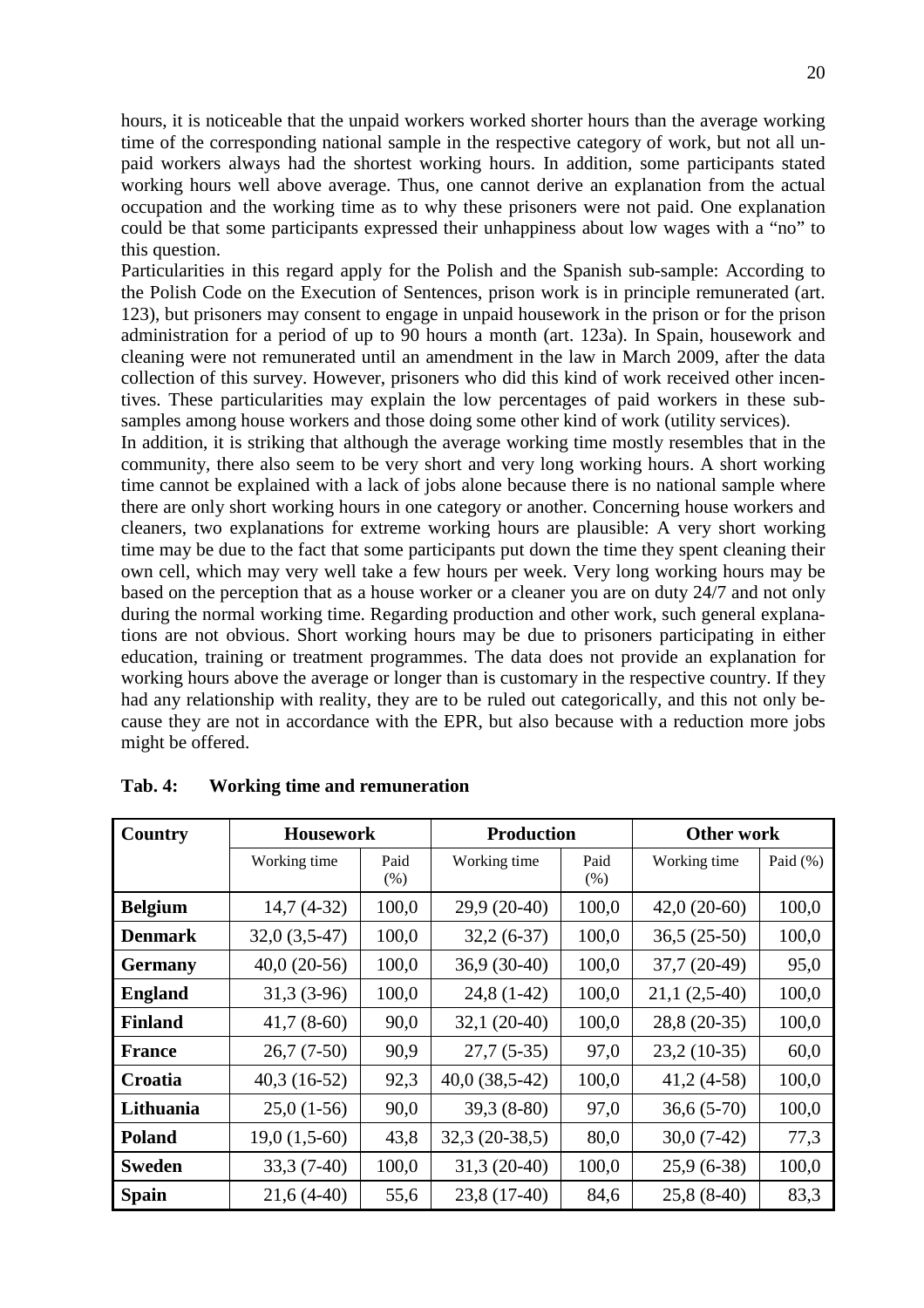It has already been pointed out that a means of reducing the adverse effects of imprisonment is to provide prisoners with as many opportunities as possible for personal choice in order to avoid the loss of autonomy and creating a feeling of a lack of control. <sup>30</sup> Work is one part of daily life where there may and can be such opportunities for choice. Participants were therefore asked to indicate if they had any influence in choosing their work and if their job reflected their interests and skills. Findings are presented in Fig. 14.



**Fig. 14: Assignment of work: prisoners' influence and interest (%)**

There is a correlation between these two questions: Prisoners who indicated that they had had influence in choosing their work were more likely to state that they were interested in the job they did ( $r = .39$ , resp.  $r = .40$ , if weighted by size of the national sample;  $p < .001$ ). In the national samples, the correlation varies; Sweden and Spain have the highest ( $r = .60$ ,  $p <$ .001), Croatia (r = .29, p = .05) and Poland (r = .34, p = .05) the lowest. In the Danish subsample, there is no significant correlation. These differences may mirror the variations in the range of jobs on offer in the institutions because even though prisoners may have a choice from a small selection, it is possible that the selection as a whole does not reflect prisoners' interests and skills.

### *5.2 Recreation and Exercise*

Rule no. 27 of the EPR deals with exercise and recreation and makes recommendations on how leisure time is organized. Prisoners shall be given the opportunity to get exercise in fresh air for at least one hour a day and there have to be alternative arrangements in bad weather. An adequate choice of sports and recreational opportunities has to be provided e. g. by providing installations and equipment. Other leisure activities like games, cultural activities and hobbies shall be provided as well. Prisoners shall be allowed to organize these themselves as

<sup>30</sup> Cf. Report, §§ 91 pp., 98; *van Zyl Smit/Snacken* 2009, p. 53 pp.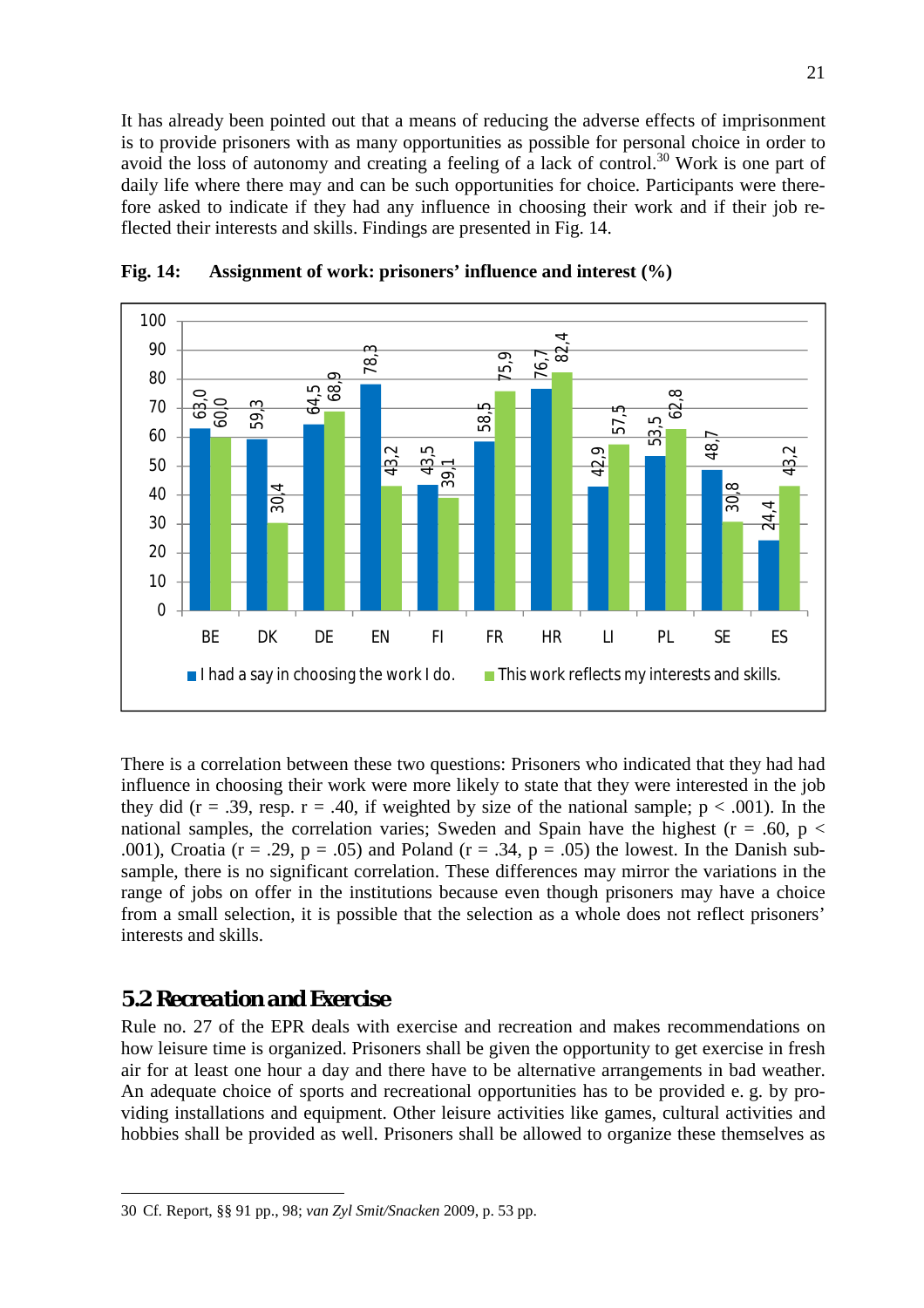far as possible. In addition, prisoners shall be allowed to associate with each other during exercise and during other leisure time activities.

In this survey, prisoners were asked to state whether the institution offered any leisure activities and if yes, whether they participated (Fig. 15). One could guess that there is a correlation between the participation in leisure activities and the length of the daily time out of cell because prisoners with more time out of cell have an increased opportunity to make use of any offers. There is actually a significant although weak correlation ( $r = .14$  resp.  $r = .17$ , if weighted by size of the national sample,  $p = .001$ ).



**Fig. 15: Recreational offerings (%)**

To get an overview of the participants' recreational behaviour, they were asked which leisure activities they would typically engage in and how often  $(5\text{-point Likert scale: } 1 = \text{not possible},$  $2 =$  never,  $3 =$  rarely,  $4 =$  sometimes,  $5 =$  frequently; Fig. 16). A large proportion of the participants indicated that they would frequently engage in more passive pastimes like watching TV or listening to music. Most of them never or rarely took part in creative activities like drawing or handicrafts, although it has to be kept in mind that a relatively high percentage answered that this was not possible in their prison. This is noteworthy since these two hobbies do not depend on the purchase of expensive equipment like watching TV or listening to music.

With regard to all set categories of leisure activities the national samples differ significantly, although there is no conclusive pattern. Especially the obvious assumption cannot be confirmed that prisoners from Croatia, Lithuania and Poland where economic conditions are – even – worse than in the other countries, watch TV or listen to music less often. Only Croatia – and France – differ from the whole sample for watching TV (MD total  $=$  5, MD Croatia and France = 4). The high percentages of Polish and Lithuanian participants who frequently watch TV (LI: 62%; PL: 54%) and listen to music (LI: 52%; PL: 42%) may in part be explained with joint accommodation because it is achieved if only one cellmate owns the equipment. Moreover, you hardly can escape TV or music that is on in a dormitory. Another obvious as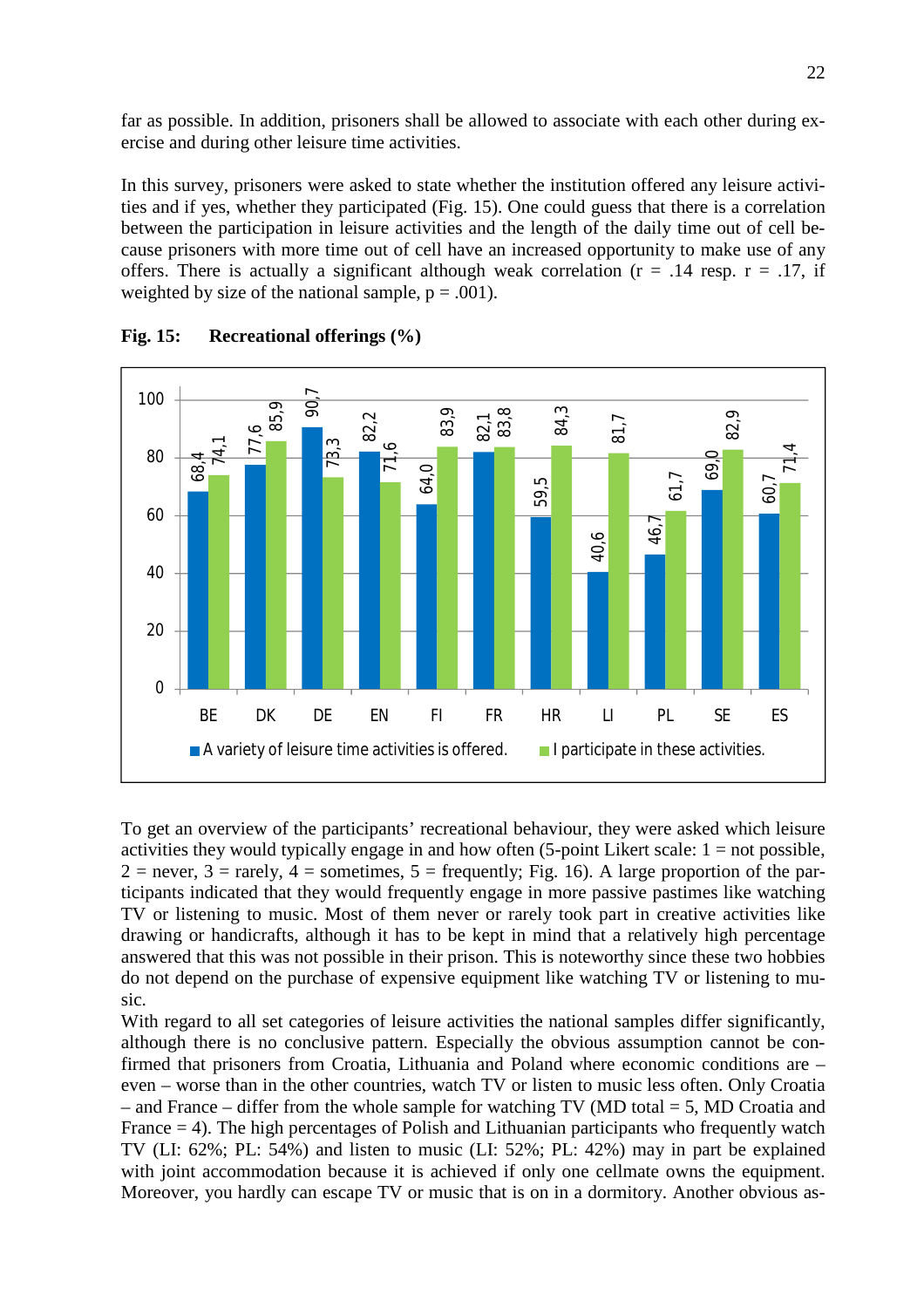sumption also cannot be confirmed: The frequency of spending time with other prisoners does not increase with the number of cellmates. But there is a significant although weak correlation between this activity and the length of daily time out of cell  $(r = .13$  resp.  $r = .16$  weighted, p = .001). Participants seem to have differentiated between forced and voluntary association.



**Fig. 16: Leisure time activities (5-point Likert scale)**

Besides these typical leisure activities, we also asked about other activities in an open question. There were 310 answers in total by 241 prisoners. The ten activities named most frequently are: playing games (33), learning/studying (30), writing letters (29), being on the computer (24), making music (23), cooking (19), playing video games (17), going for a walk (15), making telephone calls (13), and playing billiards or darts (10). Among the activities named only sporadically, are e. g. working on the prison newsletter, taking care of plants or animals, religion, crossword puzzles and studying prison law. Participants spent on average 4.9 hours a day on leisure activities, ranging between 3.8 hours in England and 6.1 hours in Lithuania. The national samples differ significantly in this regard ( $p < .001$ ).

372 participants answered the question on what they would like to see on offer as leisure activities. The desire for more opportunities for sports stands out, among the 440 answers it was put down 157 times. Above all, prisoners asked for certain types of sport like football or volleyball, but also for sports facilities like a gym or a running track. Far less often participants named a desire for more creative activities (e. g. theatre group or band, 45) and for more educational opportunities. In addition, they quite frequently stated that they would like to spend more time out of doors, to receive more visits, to have an overall wider range of leisure activities and the possibility of day release.

In most of the national samples, there is a similar ranking of requests. One has to keep in mind that even the most frequently named requests remain sporadic because of the wide range of wishes in the samples and the relatively large number of missing answers. There were differences in England where "more visits" was among the three most frequent wishes; in France with more creative activities, more cultural activities and more conversation groups with people from outside as the three most frequent wishes; in Lithuania with billiards in second place; in Poland with spending more time outdoors and more visits in second and third; and in Bel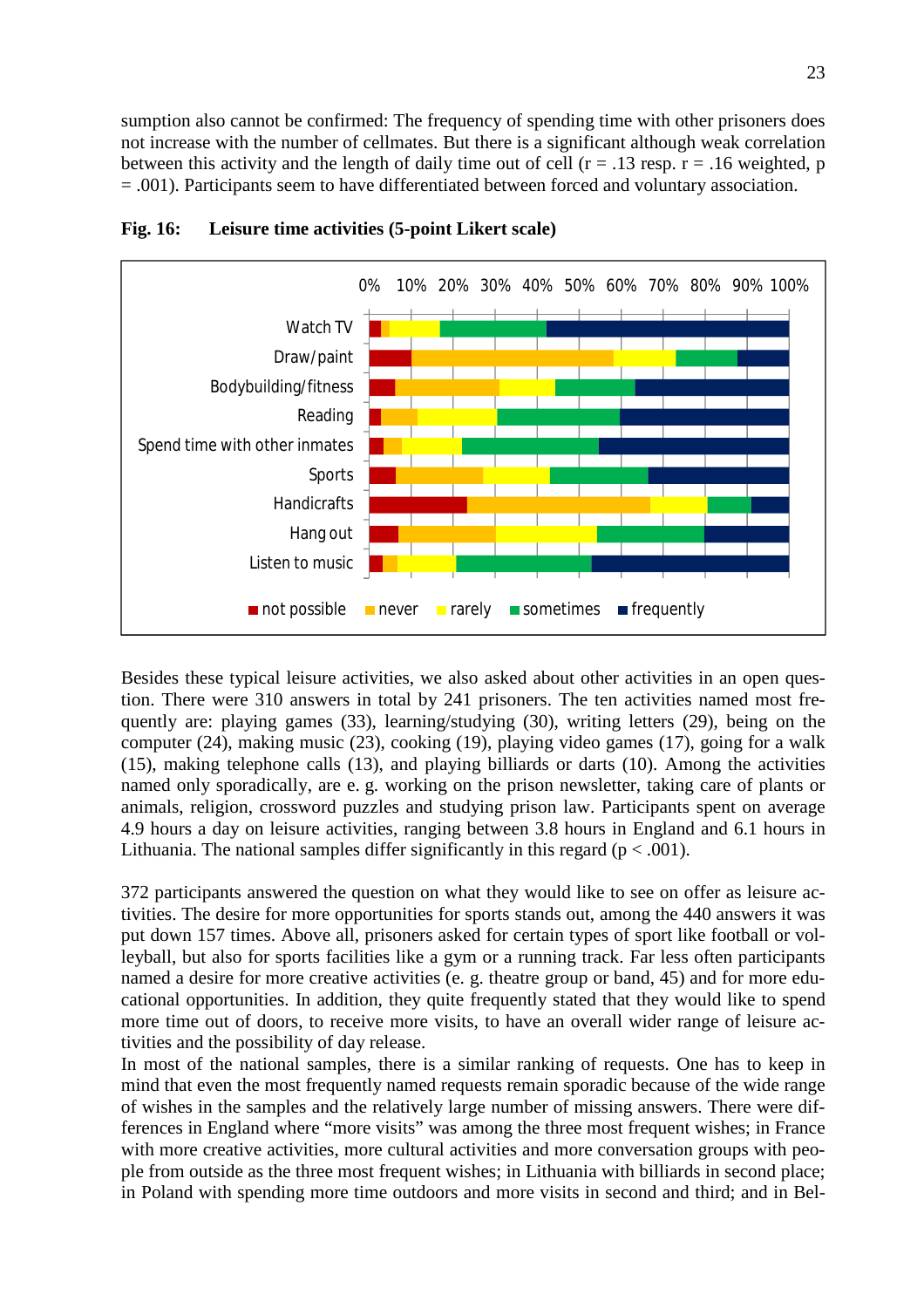gium with getting day releases in second place. To what extent these wishes reflect actual deprivation cannot be derived from the present data. The wishes for more visits probably result from the fact that there are no possibilities for intimate family visits in England and Poland, whereas the prisoners do know that this is possible in other European countries. The wishes for more time out of doors expressed by Polish participants may as well be due to the very short time out of cell (see above Fig. 5).

### *5.3 Contact with the Outside World*

Having regard to contacts with the outside world, the main, but not the only point is contact with family that is protected by art. 8 ECHR (Right to respect for private and family life). The Recommendation on long-term prisoners classifies the protection of family ties as particularly important when it comes to preventing the damaging effects of prison life. For no. 22 states that "special efforts should be made to prevent the breakdown of family ties". Amongst other things, correspondence, telephone calls and visits should therefore be allowed as frequently as possible and with as much privacy as possible, but safety and security needs may justify measures restricting these. Beyond that, the EPR state that prisoners should also be granted contact (correspondence, telephone calls and other means of communication as well as visits) with other persons as often as possible (no. 24.1). In addition, the commentary for rule no. 24 of the EPR states that "family" should be broadly understood and that it includes persons who are as close as family members to the prisoners even though the relationship may not have been formalised.<sup>31</sup> As far as the prisoners' contact with their families is concerned, one has to take into consideration that not only the rights of the prisoners are affected, but also those of their family members. Thus, rule no. 24.4 of the EPR determines that the arrangements for visits are supposed to be such as to allow prisoners to maintain and develop their family ties in a manner as normal as possible. In the commentary, it is expressly pointed out that this means the provision for long intimate family visits.<sup>32</sup>

In the survey, there were questions about the frequency of the most important forms of contact with the outside world irrespective of the contact person (Fig. 17). With the data at hand, we were not able to affirm the assumption that prisoners who had already served longer parts of their sentence had less frequent contacts to the outside. The same is true for the assumption that prisoners with children or in a relationship receive more visits.

There are significant differences in the national samples for all forms of contact. Amongst other things this is due to different legal provisions and their implementation. The Danish prisons in this survey for example in general have a generous practice concerning visits. One open and semi-open institution reported that prisoners were allowed to have visitors on five days a week and up to five hours a week.

Moreover, the amount of time a prisoner has for maintaining contacts with people on the outside could be significant, thus how much time they have apart from education, work, leisure activities and treatment. Furthermore, the location in terms of the distance visitors may have to travel and in terms of public transport infrastructure may influence the amount of visits a prisoner receives.

<sup>31</sup> Commentary, Rule 24, p. 52.

<sup>32</sup> Commentary, Rule 24, p. 53 p.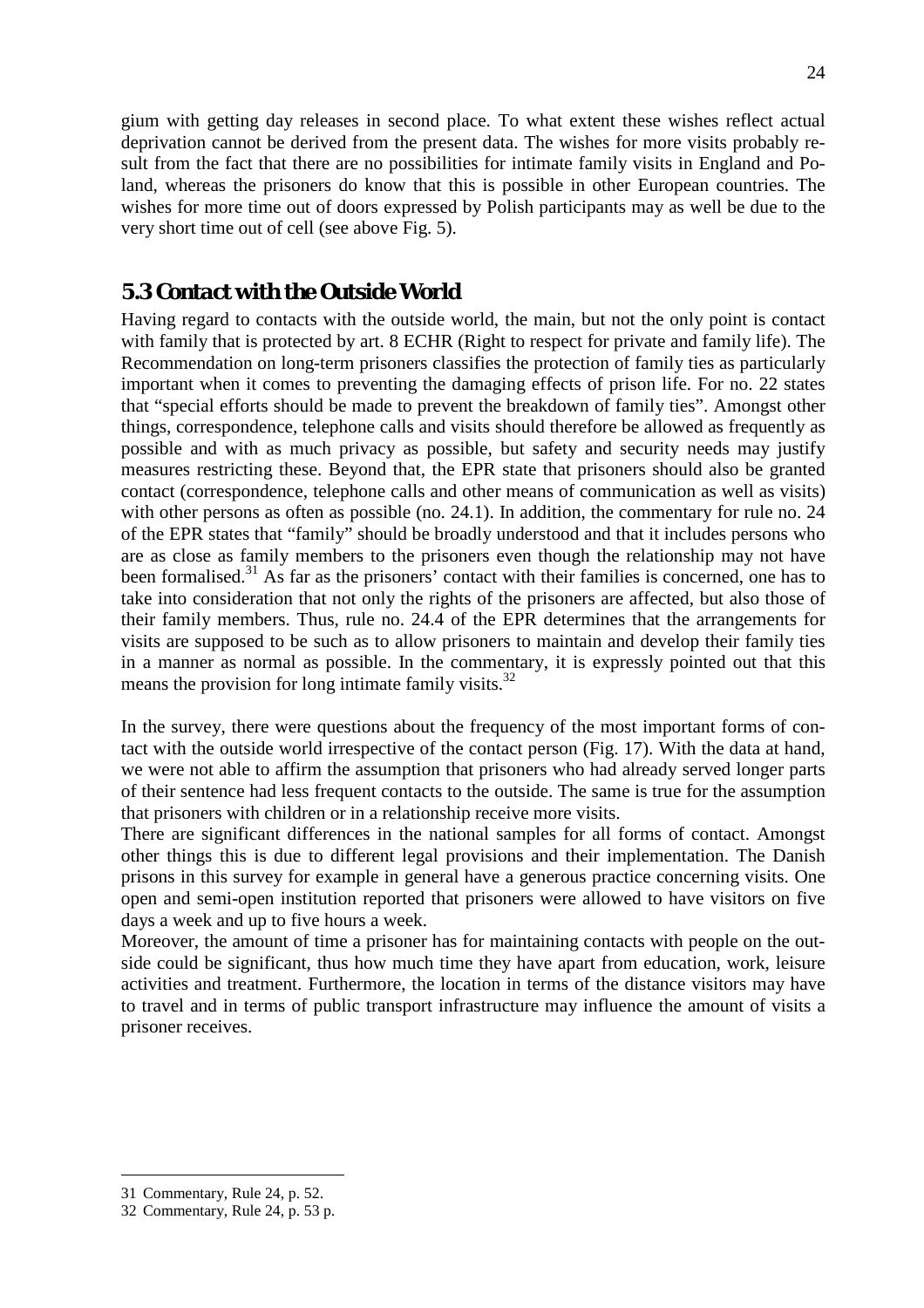

Concerning the findings for the development of the frequency of contacts since incarceration (Fig. 18), it is remarkable that those who indicated that nothing has changed constitute the largest proportion for each form of contact. The second largest part are always those who indicated that contacts have become less frequent.

**Fig. 18: Development of contacts (%)**



With regard to the question who the visitors were, it should be kept in mind that there are relatively few answers; there are 22% (children) to 44% (spiritual advisors and volunteers) missing answers. This might be due to the complicated table in which prisoners were asked to

**Fig. 17: Current contacts (%)**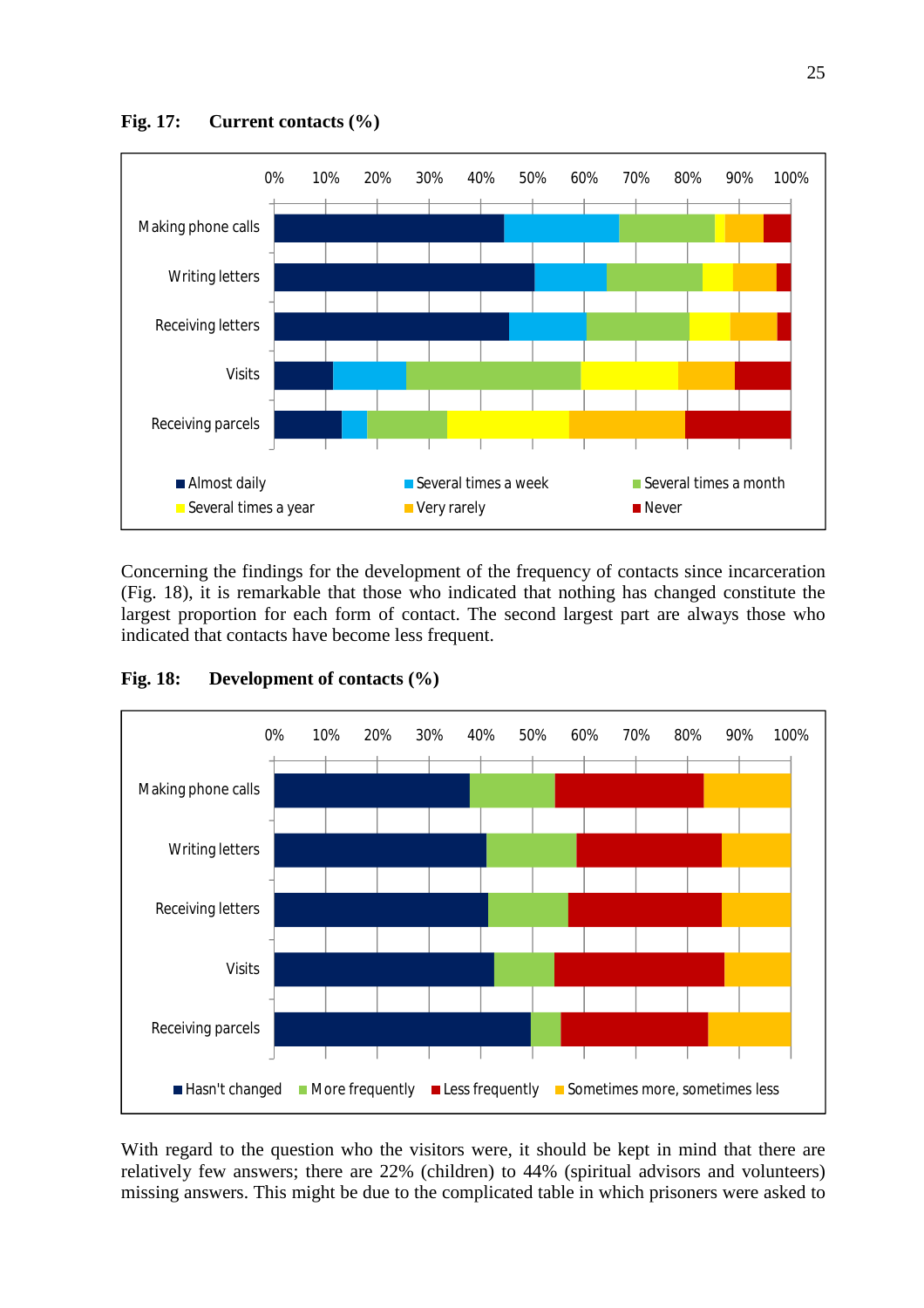indicate their answers. Another reason may be that some prisoners did not answer if that particular group of visitors did not have any significance for them, rather than indicating "does not apply". This is suggested by the large number of missing answers for the question on volunteers and spiritual advisors.

A remarkable finding (Fig. 19) is that parents and siblings are the most important group of visitors (69% of the valid answers, resp. 53% of the whole sample). This also explains why there is no correlation between the frequency of current visits and prisoners having a partner or children. The average length of visits varies a lot for the different groups of visitors, but this calculation is based on very few values (between 50 and 320 answers). The longest mean duration of visits of just less than eight hours has been found for spouses and partners. This is due to the fact that prisoners from Denmark, France and Lithuania stated times of up to 48 hours for this group as well as for children and parents or siblings. The median in the whole sample is two hours for this group as for all other visitors except for volunteers and spiritual advisors ( $MD = 1$  hr). French and Lithuanian participants got fewer visits than the whole sample (MD FR and  $LI = 4$ /several times a year; MD total = 3/several times a month), but at least visits by family members were on average longer.

Prisoners were also asked whether the number of visits has evolved during their incarceration according to the given groups of visitors. Here, there are also high percentages of missing values (between 32% for parents and 64% for spiritual advisors). The answers differ from those for the question about how the frequency of visits developed in general (see above Fig. 18), but only 14% of the participants did not answer the general question. For all groups of visitors, about 50% indicated that the frequency has not changed (from 47.8% for friends to 65.7% for spiritual advisors). However, between 17.4% (spiritual advisors) and 28.3% (partners) stated that visits have decreased and less than 10% answered that visits have grown more frequently. Overall, the development of visits seems to be negative rather than positive.



**Fig. 19: Visitors (%)**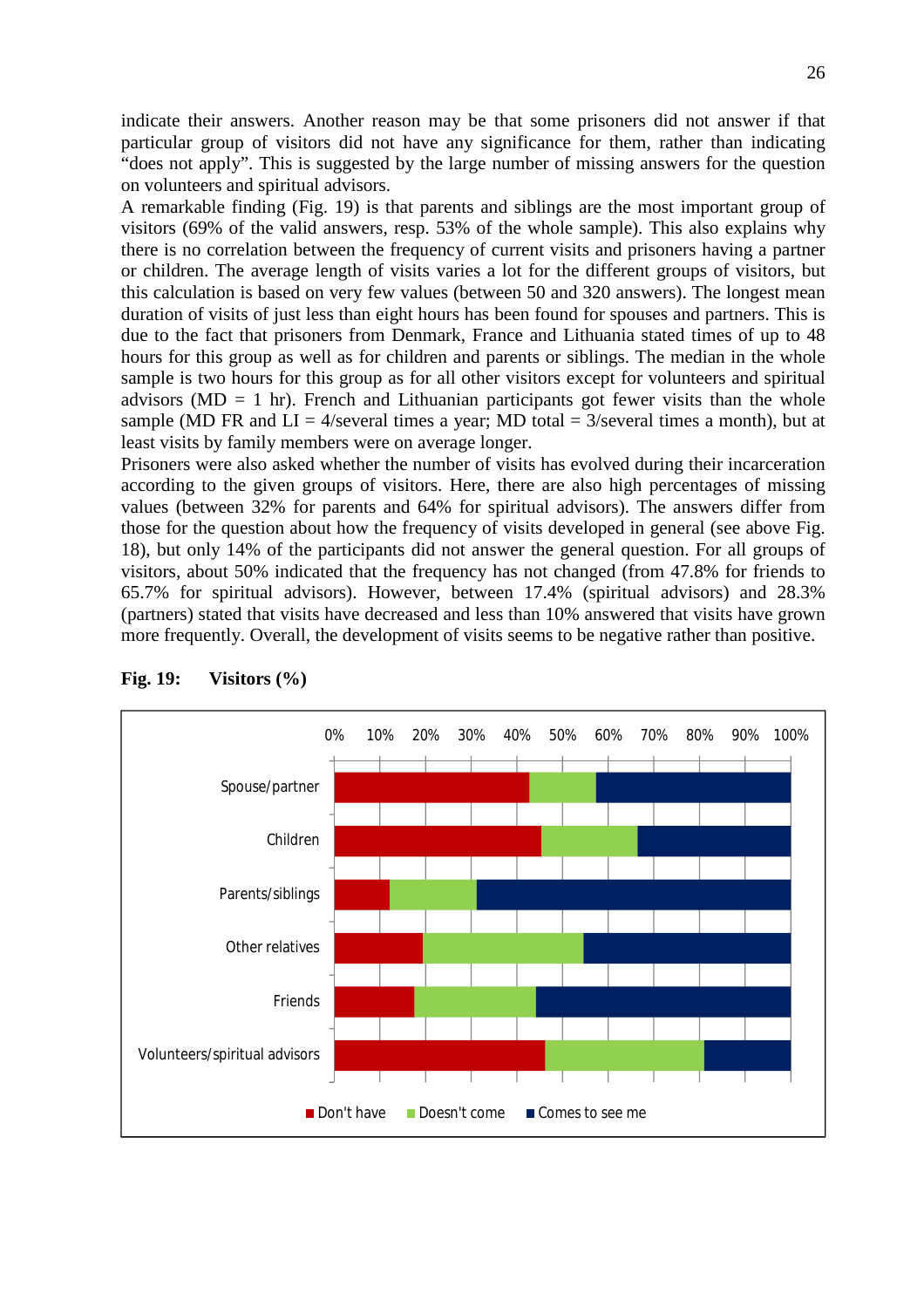# **6. Conclusion**

The findings presented in this report show that there are to some extent large differences between the participating countries. For all issues raised, there are very positive as well as very negative results with regard to the EPR and the Recommendation on long-term prisoners.

In terms of accommodation, what stands out in a positive way is that half of the participants have an individual cell and that dormitories for eight or more prisoners are overall the exception. Where single cells are not the rule, special attention should be paid to granting prisoners generous times out of cell and to providing them meaningful activities, as offered by both Lithuanian institutions.

For the whole sample, the findings for the questions on sanitary conditions are also quite positive. However, it has to be noted that in particular with joint accommodation, one lavatory in a cell might be insufficient, but this depends on the number of people who share one toilet and how accessible it really is. Furthermore, the opportunity for taking a shower is fairly good in most of the surveyed countries; 75% of the participants can shower at least on weekdays. But particularly in Lithuania and Poland where the conditions are overcrowded due to joint accommodation, only 22.5% (Lithuania) and 15.7% (Poland) of the participants have this possibility.

With regard to education, training and work, one has to remark that a very high percentage of participants was taking part in some sort of education, training or was working. But again, there are considerable differences between the national samples. The lowest percentage of participants who did none of these may be found in Sweden with 9.5%, the highest in Poland with 56.9%. For education and training as well as for work, there are a variety of opportunities on offer. However, a lot of participants do some sort of cleaning or piecework, which are not qualified jobs and neither prepare prisoners well for a professional life in the community. In terms of recreational activities, there are also large differences between the national samples. From 40.6% in Lithuania to 90.7% in Germany were aware of the leisure activities on offer in their prison. A small choice of leisure activities will impinge on prisoners in particular where there are only few other possibilities to spend time in a meaningful way such as in education or work.

When it comes to contacts with the outside world, there is one finding that is worth pointing out in particular: the possibility to have very long family visits of up to 48 hours in Denmark, France and Lithuania. During such long visits prisoners and their relatives have a chance to actually experience family life, which is not possible during short visits of one or two hours in a noisy visiting area.

To sum up there are still marked differences concerning the implementation of human rights in prison in our "common area of freedom, security and justice", in the European Union. These differences bring about that serving a sentence of the same length in two European Union countries turns into to two sanctions differing in severity on account of contrasting prison regimes that result in varying degrees in which personal freedom is curtailed – depending on the extent the curtailment exceeds the mere deprivation of liberty. In order to justify the mutual confidence among EU member states for belonging to a common judicial culture and to have a common, high level of personal rights protection, improvement of the execution of long-term prison sentences is still required.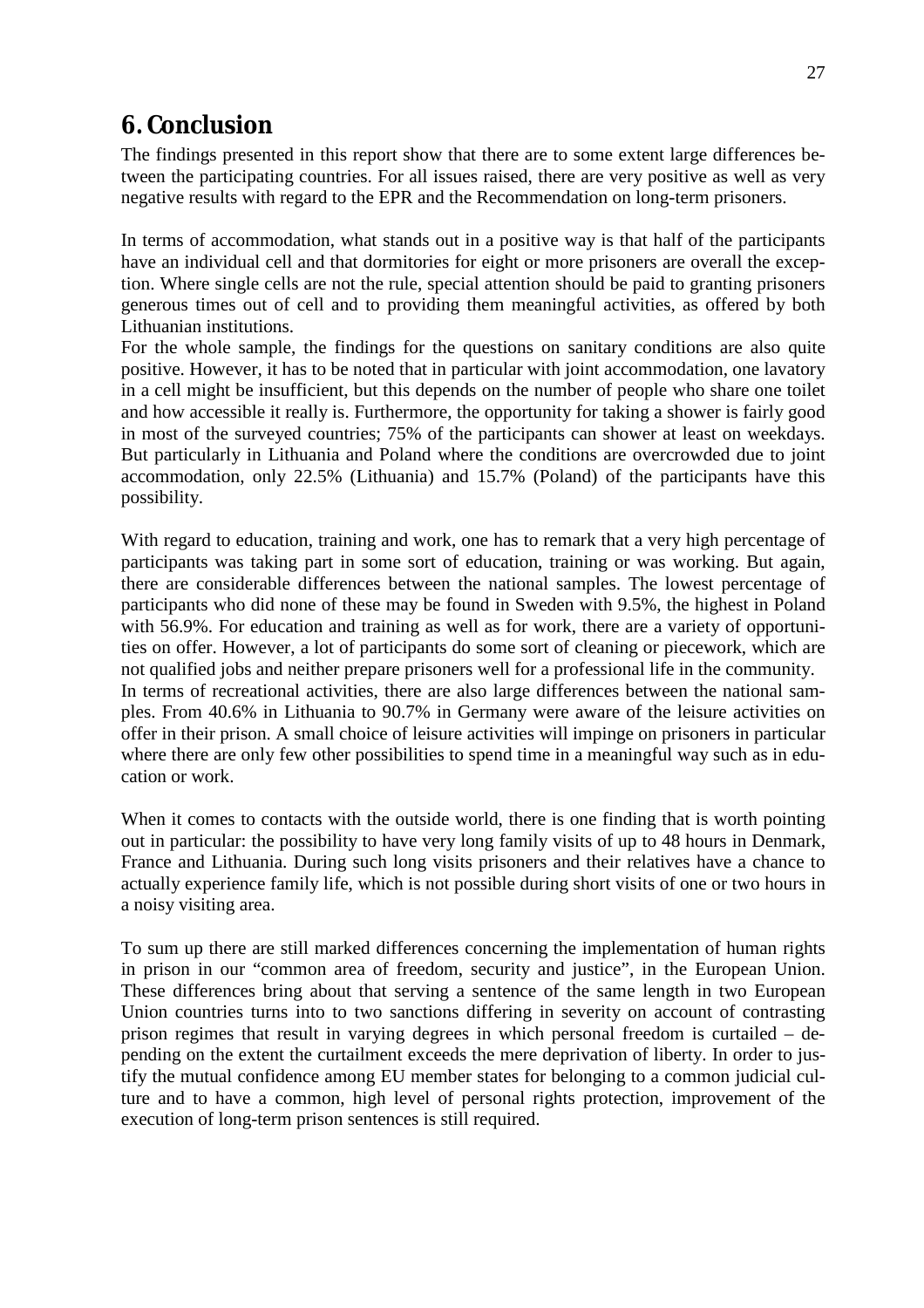### **References**

- *American Psychiatric Association* (APA) (2000): Diagnostic and statistical manual of mental disorders (DSM-IV-TR).  $4<sup>th</sup>$  ed. Washington, DC.
- Commentary on Recommendation Rec(2006)2 of the Committee of Ministers to member states on the European Prison Rules. In: Council of Europe (ed., 2006): European Prison Rules. Strasbourg, p. 39-99.
- *Drenkhahn, K., Dudeck, M.* (2007): Lebensbedingungen im europäischen Langstrafenvollzug. Neue Kriminalpolitik 19, p. 134-138.
- *Dudeck, M., Barnow, S., Spitzer, C., Stopsack, M., Gillner, M., Freyberger, H. J.* (2006): The relevance of personality and sexual traumata for sexual offenders in forensic psychiatry. Psychother Psychosom Med Psychol 56, p. 147-153.
- *Dudeck, M., Spitzer, C., Gillner, M., Freyberger, H. J.* (2007): Dissoziative Erfahrungen während der Straftat bei forensisch-psychiatrischen Patienten – eine Pilotstudie. Trauma & Gewalt 1 (2), p. 34-41.
- *Dünkel, F.* (2007): Strafvollzug und die Beachtung der Menschenrechte Eine empirische Analyse anhand des Greifswalder "Mare-Balticum-Prison-Survey". In: Müller-Dietz, H. et al. (eds.): Festschrift für Heike Jung. Baden-Baden, p. 99-126.
- *Dünkel, F.* (2009): International vergleichende Strafvollzugsforschung. In: Schneider, H. J. (ed.): Internationales Handbuch der Kriminologie, vol. 2. Berlin, p. 145-226.
- *Dünkel, F., Kestermann, C., Zolondek, J.* (2006): Reader: International Study on Women's Imprisonment – Current situation, demand analysis and "best practice". Greifswald. Online publication, <http://www.rsf.uni-greifswald.de/duenkel/english/publications/> women-in-prison.html.
- *Dünkel, F., Zolondek, J.* (eds., 2010): Internationale Untersuchung zum Frauenvollzug Bestandsaufnahme, Bedarfsanalyse und "best practice". In publication.
- *European Committee for the Prevention of Torture and Inhuman or Degrading Treatment or Punishment (CPT)* (2001):  $11<sup>th</sup>$  General Report on the CPT's activities covering the period 1 January to 31 December 2000. CPT/Inf (2001) 16.
- *European Committee for the Prevention of Torture and Inhuman or Degrading Treatment or Punishment (CPT)* (2004): Rapport au Gouvernement de la République française relatif à la visite effectuée en France par le Comité européen pour la prévention de la torture et des peines ou traitements inhumains ou dégradants (CPT) du 11 au 17 juin 2003. CPT/Inf (2004) 6.
- *European Committee for the Prevention of Torture and Inhuman or Degrading Treatment or Punishment (CPT)* (2006): Rapport au Gouvernement de l'Italie relatif à la visite effectuée en Italie par le Comité européen pour la prévention de la torture et des peines ou traitements inhumains ou dégradants (CPT) du 21 novembre au 3 décembre 2004. CPT/Inf (2006) 16.
- *European Committee for the Prevention of Torture and Inhuman or Degrading Treatment or Punishment (CPT)* (2007): Report to the Czech Government on the visit to the Czech Republic carried out by the European Committee for the Prevention of Torture and Inhuman or Degrading Treatment or Punishment (CPT) from 27 March to 7 April 2006 and from 21 to 24 June 2006. CPT/Inf (2007) 32.
- *Fazel, S., Danesh, J.* (2002): Serious mental disorder in 23,000 prisoners: a systematic review of 62 surveys. Lancet 359, p. 545-550.
- *Frädrich, S., Pfäfflin, F.* (2000): Zur Prävalenz von Persönlichkeitsstörungen bei Strafgefangenen. Recht & Psychiatrie, p. 95-104.
- *Liebling, A.* assisted by *Arnold, H.* (2004): Prisons and their Moral Performance: A Study of Values, Quality and Prison Life. Oxford.
- *Liebling, A.* (2009): Moralische Leistung und Auswirkungen von Gefangenschaft. Neue Kriminalpolitik 21, p. 14-20.